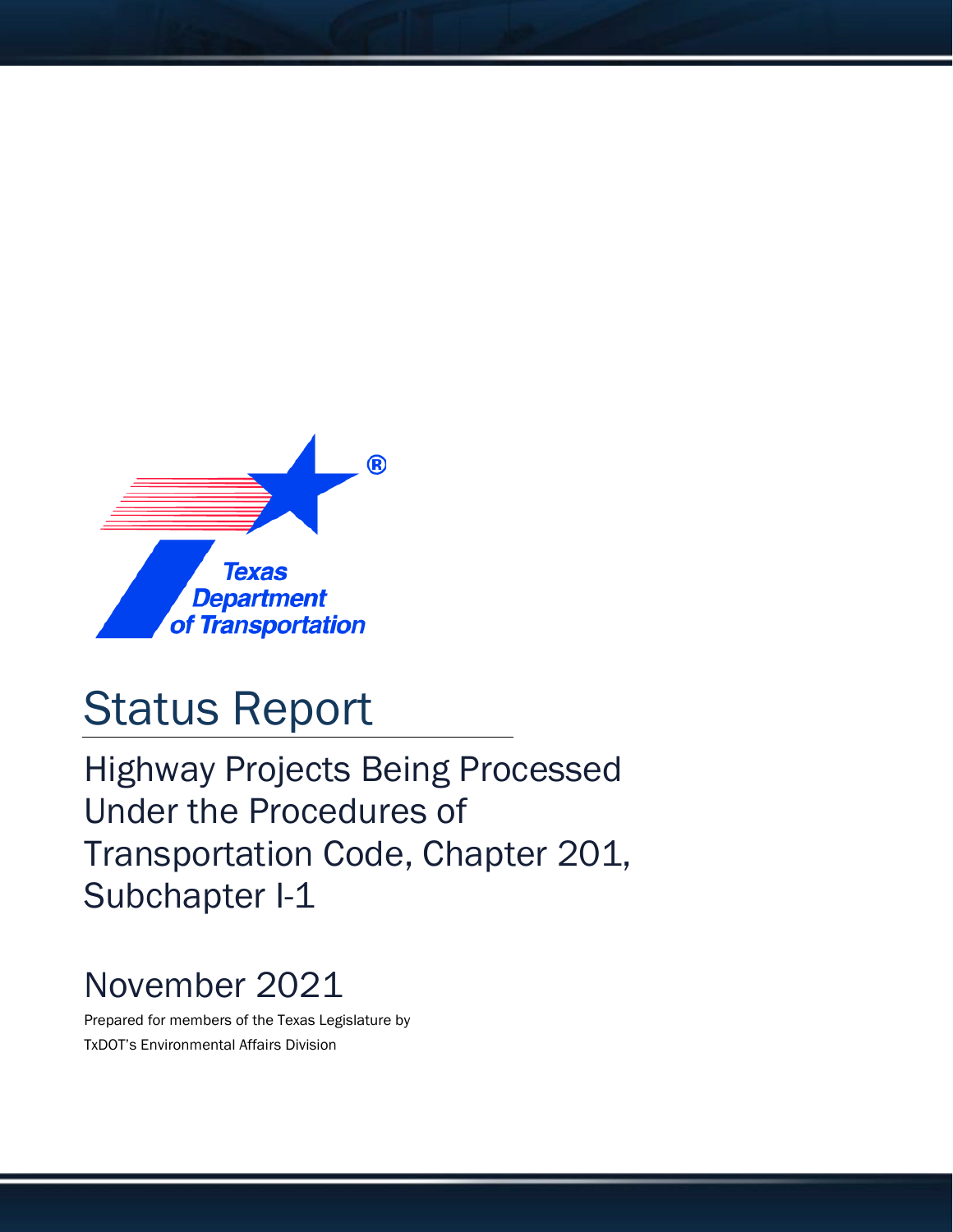## Status Report on Highway Projects Being Processed Under the Procedures of Transportation Code, Chapter 201, Subchapter I-1 November 2021

Transportation Code, §201.762 requires TxDOT to, not later than December 1 of each year, submit to the members of the standing legislative committees with primary jurisdiction over matters related to transportation a report regarding implementation of Transportation Code, Chapter 201, Subchapter I-1. The statute requires this report to include the status of each project being processed under the procedures of Subchapter I-1, including:

- (1) how the project was classified for environmental review;
- (2) the current status of the environmental review;
- (3) the date on which the department is required to make an environmental decision under applicable deadlines;
- (4) an explanation of any delays; and
- (5) any deadline under Section 201.759 missed by the department.

The statute also requires TxDOT to provide a copy of this report to each member of the legislature who has at least one project covered by the report in the member's district.

Subchapter I-1 is primarily aimed at establishing procedures for allowing local governments to become project sponsors for the environmental review of highway projects, and then holding TxDOT accountable to deadlines on the review of materials prepared and submitted by the local government project sponsors. For example, most of the review deadlines set forth at §201.759 are stated in terms of a deadline after a document is "received from a local government sponsor," "received by the department," or "submitted to the department." Therefore, we have prepared this report using data from only those projects for which a local government is the project sponsor. TxDOT projects for which there is no local government project sponsor are not included in this report.

In terms of timing, this report includes those projects with a local government project sponsor for which an Environmental Impact Statement (EIS), Environmental Assessment (EA), Categorical Exclusion (CE), or Reevaluation was either completed between November 1, 2020 and October 29, 2021 (which is when this report was prepared) or were in development as of October 29, 2021.

For many of the projects listed on this spreadsheet, the "date environmental decision required" is listed as "TBD," or "to be determined." This is because the deadlines for making an environmental decision in §201.759 are stated in terms of a certain number of days after specified documentation is submitted to the department (or, in the case of an EA, a certain number of days after the public involvement process concludes). Additionally, as explained in TxDOT's implementing rules at 43 T.A.C. §2.50, these deadlines are necessarily suspended while the local government sponsor is working to address issues or comments raised by TxDOT staff in the course of its review. For those projects for which TxDOT is yet unable to determine the deadline for making an environmental decision, because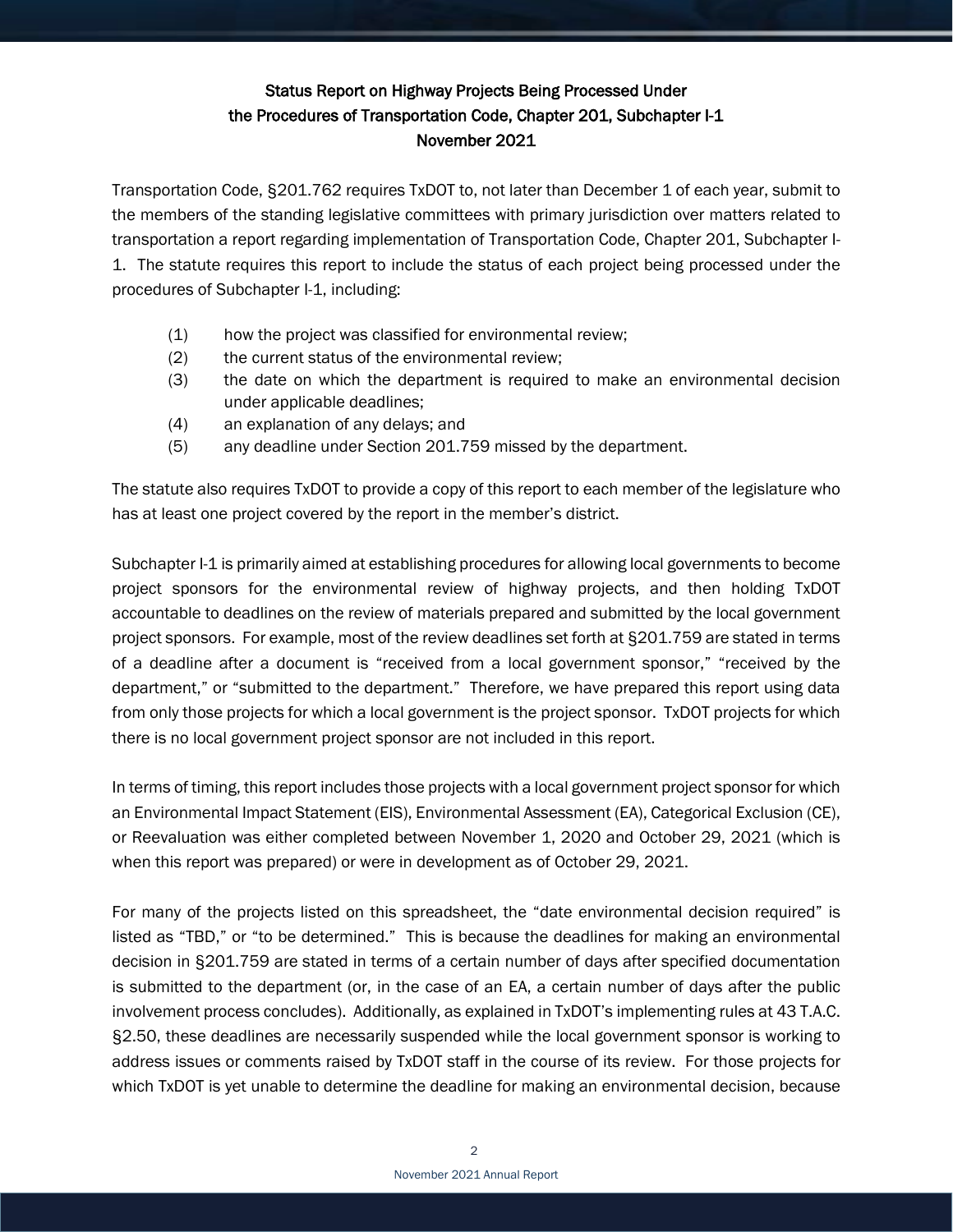either the final document has not yet been provided to TxDOT or because the review deadline is in suspension at the time this report is being prepared, the report lists "TBD" under "date environmental decision required."

TxDOT missed 2 deadlines under §201.759 with respect to a local government sponsored project during the 12 months covered by this report:

- For the Donna Sidewalk Improvements project in Hidalgo County (092102393), the CE determination was "submitted" to the Pharr District for final approval on 8/21/20 (in this case, the Pharr District was acting on behalf of the local government project sponsor in "submitting" the CE determination to itself for final approval). The 90-day deadline for approval was 11/19/20. The Pharr District intended to approve the CE determination, but did not due to a clerical error, and ultimately approved the CE determination on 5/20/21.
- For the Cesar Chavez project in Hidalgo County (092102405), the CE determination was "submitted" to the Pharr District for final approval on 2/17/21 (again, the Pharr District was acting on behalf of the local government project sponsor in "submitting" the CE determination to itself for final approval). The 90-day deadline for approval was 5/18/21. The Pharr District intended to approve the CE determination, but did not due to a clerical error. As of the date of this report's preparation, the Pharr District is working to correct the clerical error and formally approve the CE determination.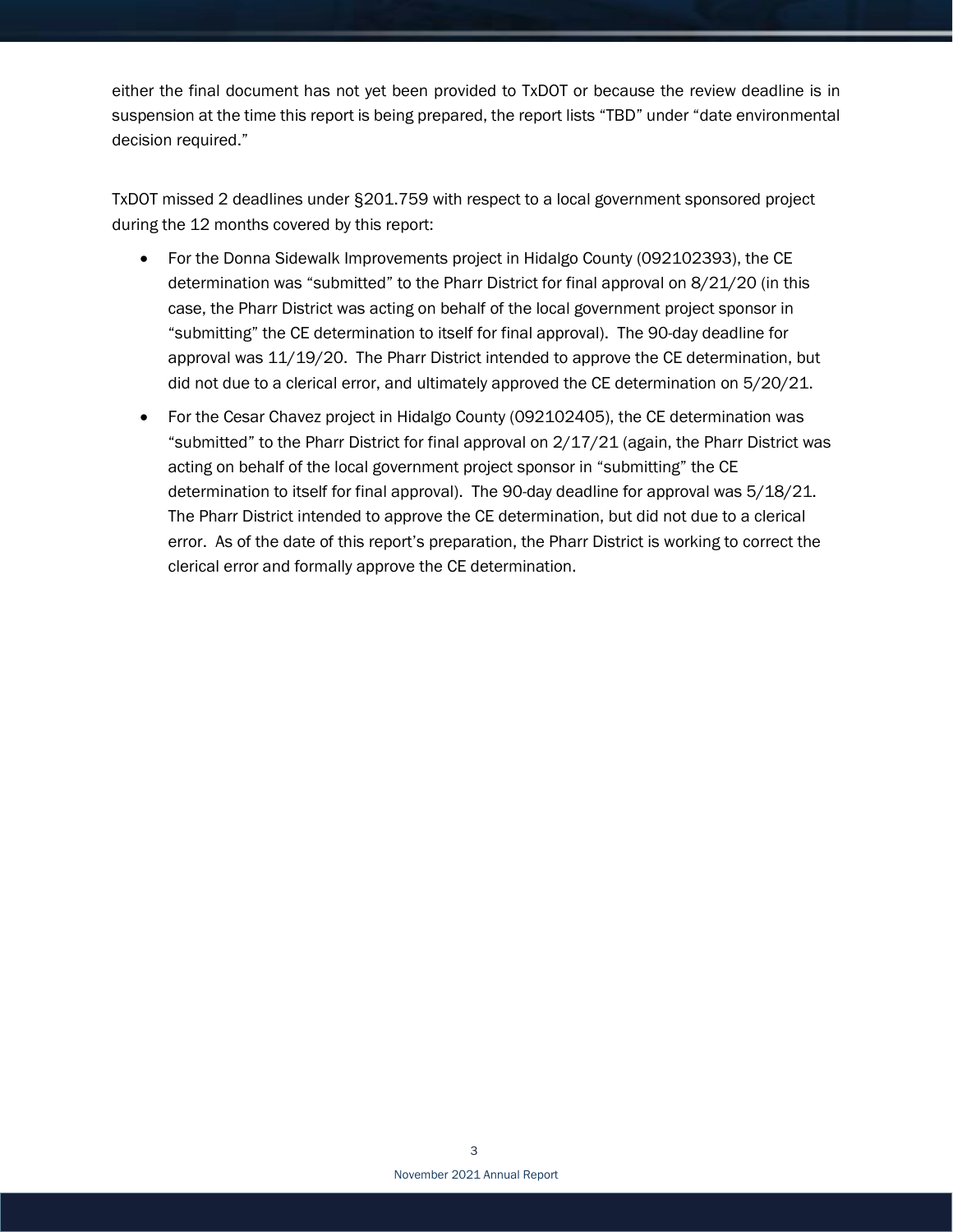Status Report on Projects Being Processed Under the Procedures of Transportation Code, Chapter 201, Subchapter I-1

Environmental impact statements (EISs) with a local government project sponsor (alphabetical by County)

| <b>Project Name</b>                             | County         | Main CSJ  | Classification | <b>Current</b><br><b>Status of</b><br><b>Review</b> | <b>Date Environmental</b><br><b>Decision Required</b> | Environmental<br><b>Clearance</b><br>Date | <b>Deadline</b><br>Missed? |
|-------------------------------------------------|----------------|-----------|----------------|-----------------------------------------------------|-------------------------------------------------------|-------------------------------------------|----------------------------|
| SOUTH PADRE ISLAND 2ND ACCESS<br><b>PROJECT</b> | <b>CAMERON</b> | 092106163 | <b>EIS</b>     | ON HOLD                                             | <b>TBD</b>                                            | N/A                                       | <b>TBD</b>                 |
| RM 150 WEST                                     | <b>HAYS</b>    | 080504028 | <b>EIS</b>     | ONGOING                                             | <b>TBD</b>                                            | N/A                                       | <b>TBD</b>                 |
| TOLL 49, SEGMENT 6                              | SMITH          | 091000129 | <b>EIS</b>     | ONGOING                                             | <b>TBD</b>                                            | N/A                                       | <b>TBD</b>                 |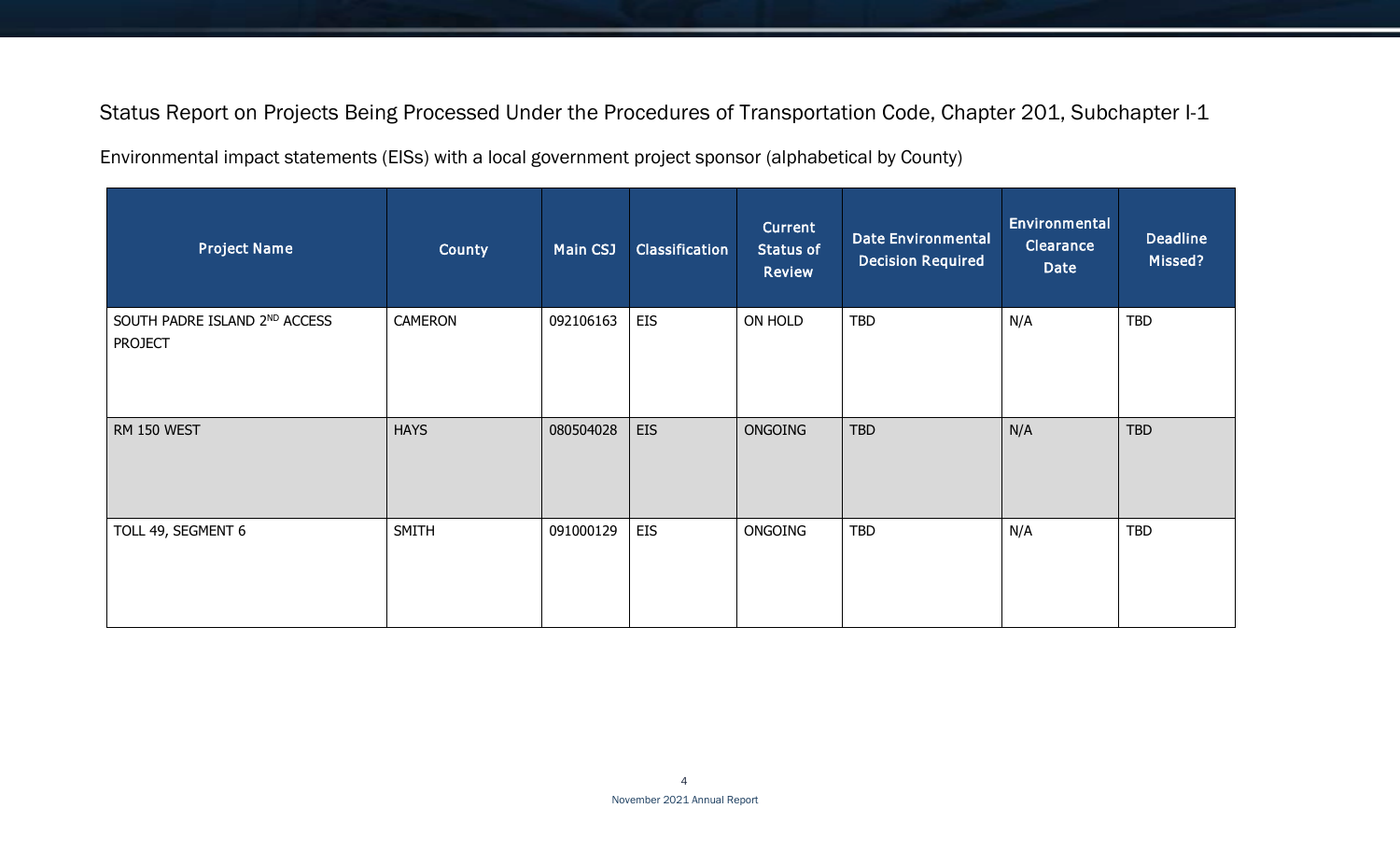Status Report on Projects Being Processed Under the Procedures of Transportation Code, Chapter 201, Subchapter I-1

Environmental assessments (EAs) with a local government project sponsor (alphabetical by County)

| <b>Project Name</b>     | County         | <b>Main CSJ</b> | Classification | <b>Current</b><br><b>Status of</b><br>Review | <b>Date Environmental</b><br><b>Decision Required</b> | Environmental<br><b>Clearance</b><br>Date | <b>Draft</b><br><b>Deadline</b><br>Missed? | <b>Final</b><br><b>Deadline</b><br>Missed? |
|-------------------------|----------------|-----------------|----------------|----------------------------------------------|-------------------------------------------------------|-------------------------------------------|--------------------------------------------|--------------------------------------------|
| ZARZAMORA (0915-12-617) | <b>BEXAR</b>   | 091512617       | EA             | ONGOING                                      | <b>TBD</b>                                            | N/A                                       | TBD                                        | <b>TBD</b>                                 |
| EAST LOOP (OLD SH 32)   | CAMERON        | 092106315       | EA             | ONGOING                                      | <b>TBD</b>                                            | N/A                                       | <b>TBD</b>                                 | <b>TBD</b>                                 |
| SH 32 WEST              | CAMERON        | 362601001       | EA             | ONGOING                                      | TBD                                                   | N/A                                       | <b>TBD</b>                                 | TBD                                        |
| SH 32 EAST              | <b>CAMERON</b> | 362602001       | EA             | ONGOING                                      | <b>TBD</b>                                            | N/A                                       | TBD                                        | TBD                                        |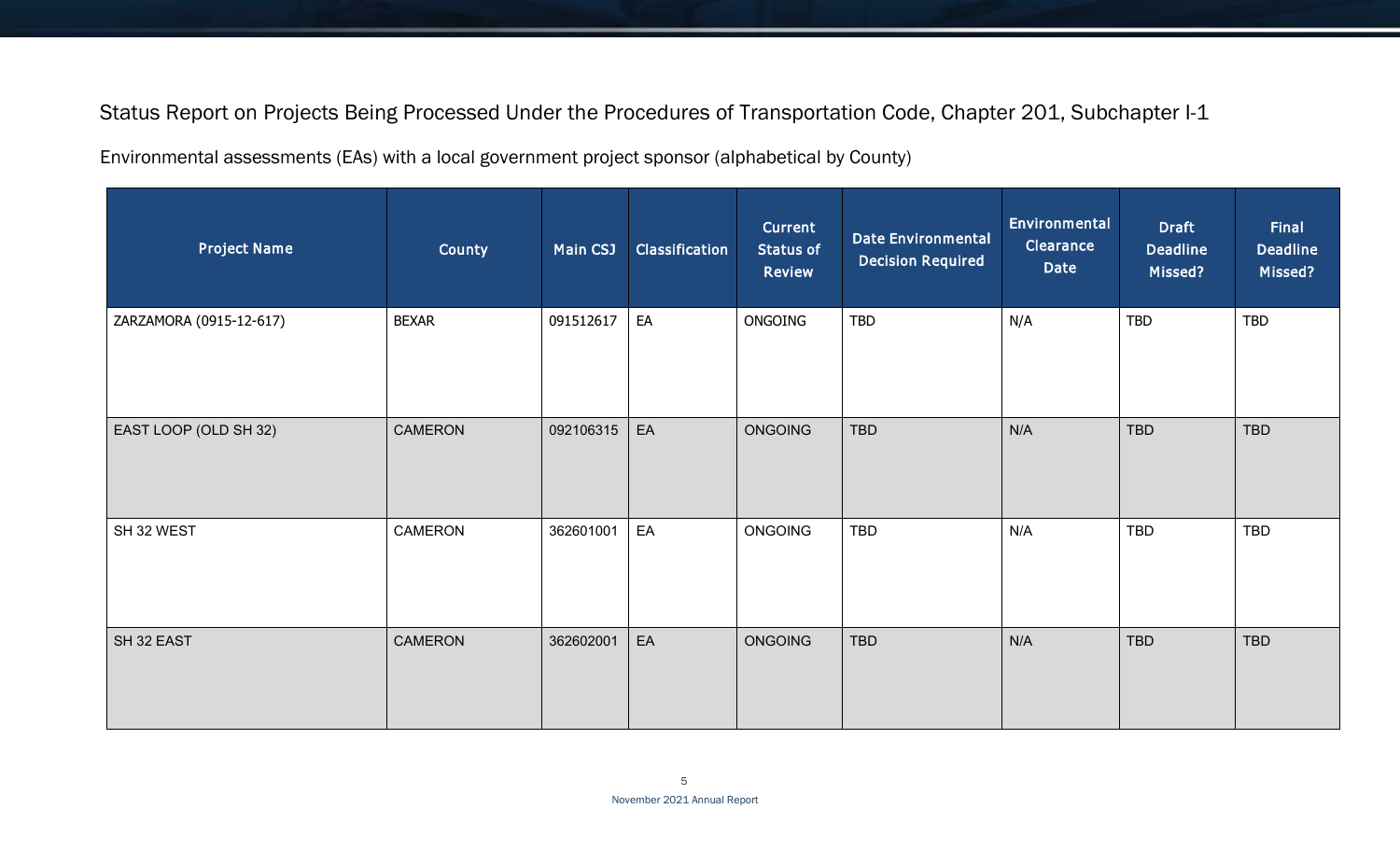| <b>Project Name</b>                               | County         | Main CSJ  | Classification | Current<br><b>Status of</b><br><b>Review</b> | <b>Date Environmental</b><br><b>Decision Required</b> | Environmental<br><b>Clearance</b><br>Date | <b>Draft</b><br><b>Deadline</b><br>Missed? | <b>Final</b><br><b>Deadline</b><br>Missed? |
|---------------------------------------------------|----------------|-----------|----------------|----------------------------------------------|-------------------------------------------------------|-------------------------------------------|--------------------------------------------|--------------------------------------------|
| ROBERT S LIGHT BLVD                               | <b>HAYS</b>    | 091433068 | EA             | <b>COMPLETE</b>                              | N/A                                                   | 01/28/2021                                | <b>NO</b>                                  | <b>NO</b>                                  |
| FM 2001                                           | <b>HAYS</b>    | 177602018 | EA             | <b>COMPLETE</b>                              | N/A                                                   | 01/24/2021                                | <b>NO</b>                                  | <b>NO</b>                                  |
| INTERNATIONAL BRIDGE TRADE<br>CORRIDOR (IBTC)     | <b>HIDALGO</b> | 092102142 | EA             | ONGOING                                      | TBD                                                   | N/A                                       | TBD                                        | TBD                                        |
| <b>INSPIRATION &amp; MILITARY PARKWAY</b><br>LOOP | <b>HIDALGO</b> | 092102395 | EA             | <b>ONGOING</b>                               | <b>TBD</b>                                            | N/A                                       | <b>TBD</b>                                 | <b>TBD</b>                                 |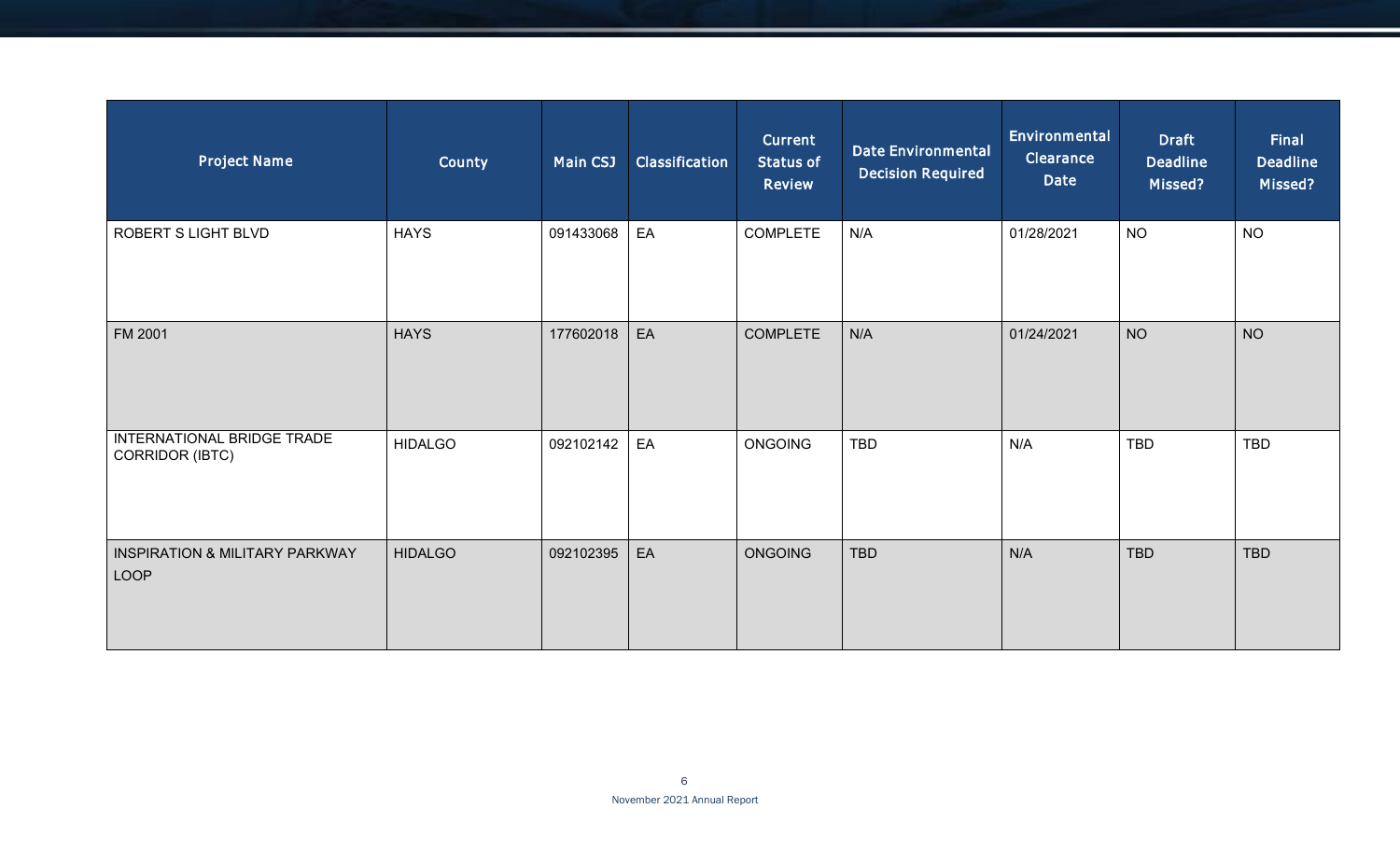| <b>Project Name</b>            | County            | Main CSJ  | Classification | Current<br><b>Status of</b><br><b>Review</b> | <b>Date Environmental</b><br><b>Decision Required</b> | Environmental<br><b>Clearance</b><br>Date | <b>Draft</b><br><b>Deadline</b><br>Missed? | <b>Final</b><br><b>Deadline</b><br>Missed? |
|--------------------------------|-------------------|-----------|----------------|----------------------------------------------|-------------------------------------------------------|-------------------------------------------|--------------------------------------------|--------------------------------------------|
| BRAKER LANE NORTH EXTENSION    | <b>TRAVIS</b>     | 091404280 | EA             | <b>ONGOING</b>                               | <b>TBD</b>                                            | N/A                                       | TBD                                        | TBD                                        |
| LOOP 1 SOUTH - CTRMA           | <b>TRAVIS</b>     | 313601176 | EA             | <b>ONGOING</b>                               | <b>TBD</b>                                            | N/A                                       | <b>TBD</b>                                 | <b>TBD</b>                                 |
| EXTEND FM 1301 ON NEW LOCATION | <b>WHARTON</b>    | 141203038 | EA             | <b>COMPLETE</b>                              | N/A                                                   | 01/10/2021                                | <b>NO</b>                                  | <b>NO</b>                                  |
| FM 3349 AT US 79               | <b>WILLIAMSON</b> | 020402034 | EA             | <b>ONGOING</b>                               | <b>TBD</b>                                            | N/A                                       | <b>NO</b>                                  | <b>TBD</b>                                 |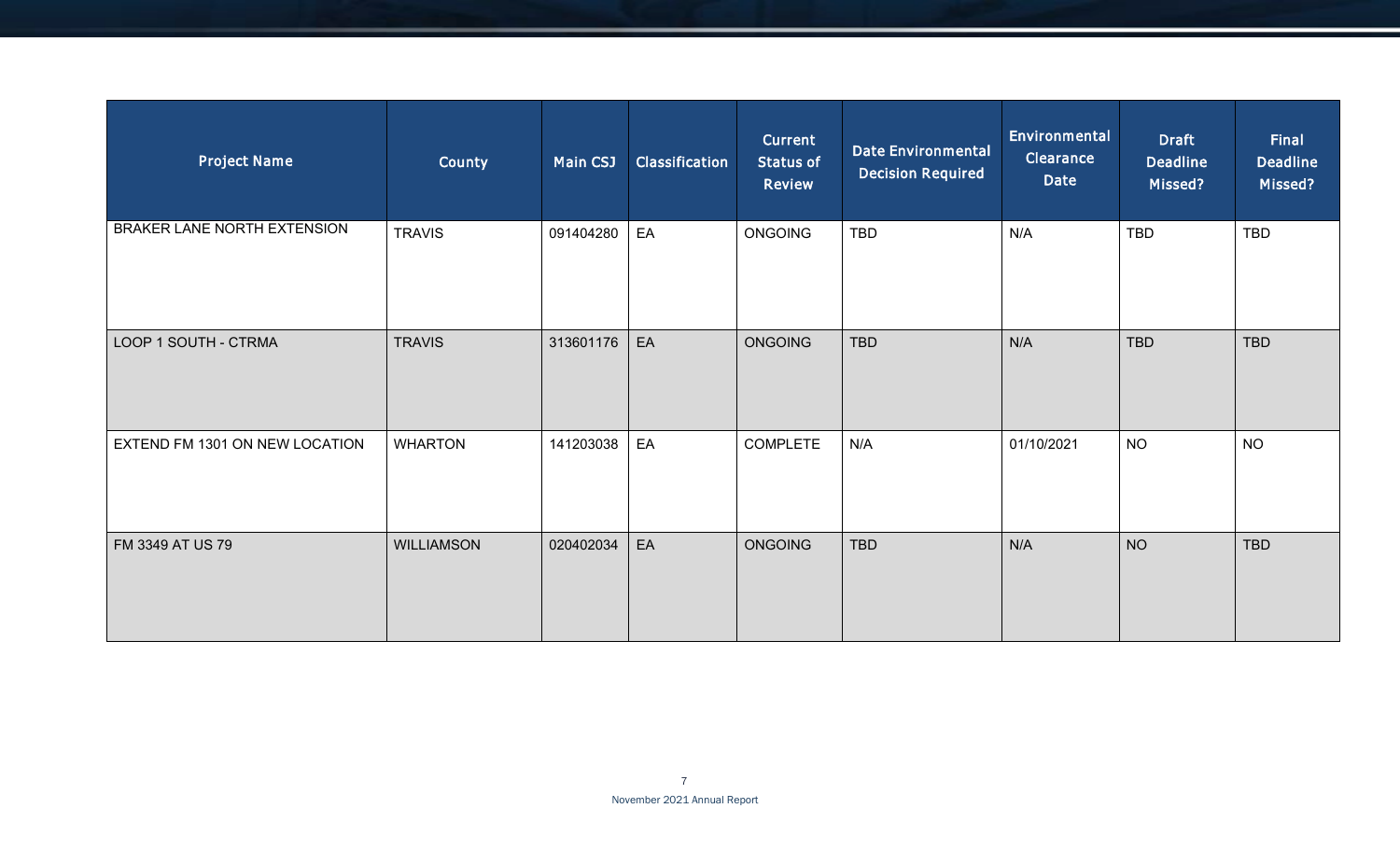| <b>Project Name</b>                               | County            | Main CSJ  | Classification | Current<br><b>Status of</b><br><b>Review</b> | <b>Date Environmental</b><br><b>Decision Required</b> | Environmental<br><b>Clearance</b><br>Date | <b>Draft</b><br><b>Deadline</b><br>Missed? | Final<br><b>Deadline</b><br>Missed? |
|---------------------------------------------------|-------------------|-----------|----------------|----------------------------------------------|-------------------------------------------------------|-------------------------------------------|--------------------------------------------|-------------------------------------|
| KENNEY FORT BLVD. (SEGMENT 2.3)                   | <b>WILLIAMSON</b> | 091405195 | EA             | <b>COMPLETE</b>                              | N/A                                                   | 05/21/2021                                | <b>NO</b>                                  | <b>NO</b>                           |
| NEW HOPE DRIVE EXTENSION<br><b>PROJECT</b>        | <b>WILLIAMSON</b> | 091405197 | EA             | <b>ONGOING</b>                               | <b>TBD</b>                                            | N/A                                       | <b>TBD</b>                                 | <b>TBD</b>                          |
| RM 2243 - ADDED CAPACITY LEANDER<br>TO GEORGETOWN | <b>WILLIAMSON</b> | 210301038 | EA             | <b>ONGOING</b>                               | <b>TBD</b>                                            | N/A                                       | TBD                                        | TBD                                 |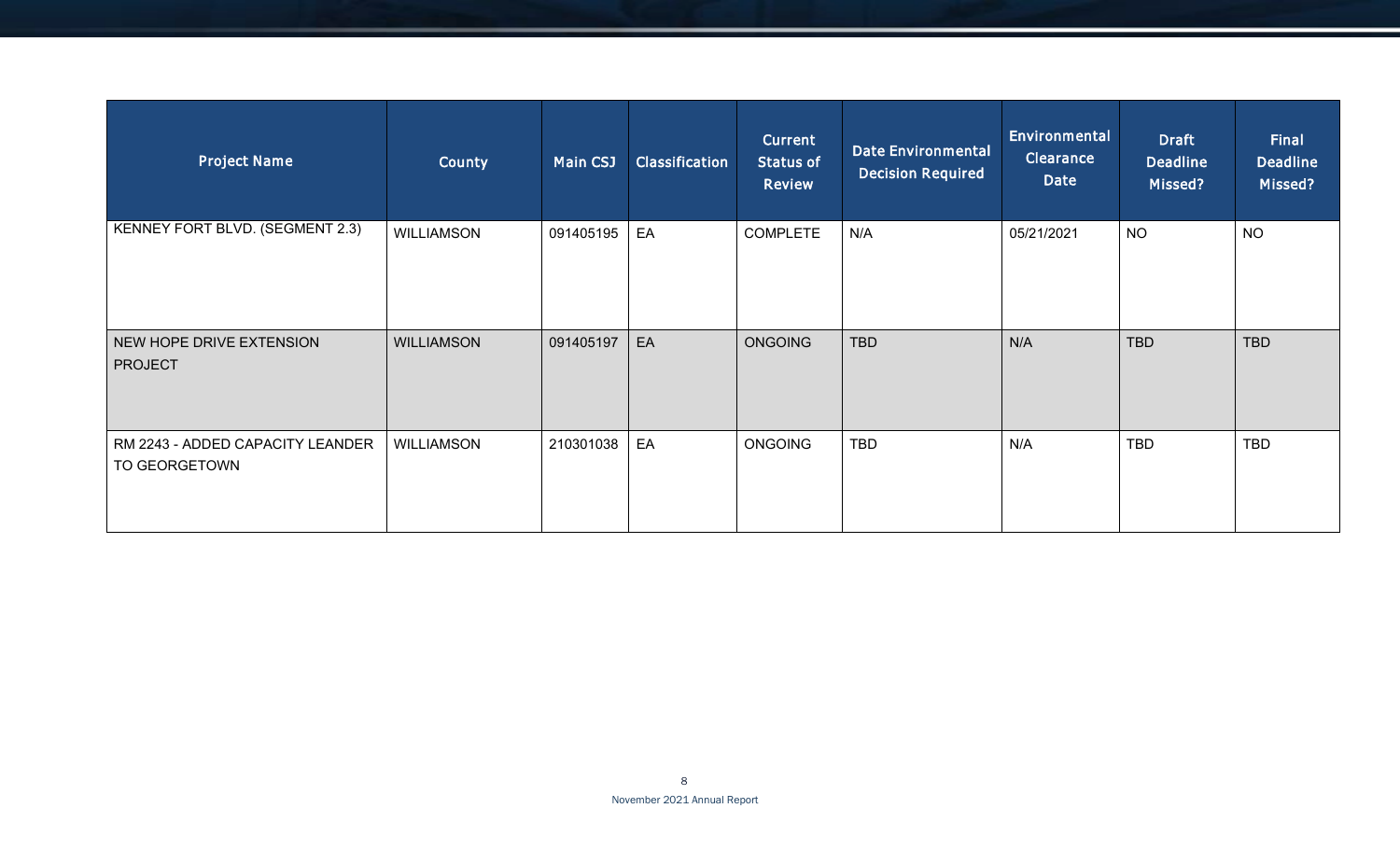Status Report on Projects Being Processed Under the Procedures of Transportation Code, Chapter 201, Subchapter I-1

Categorical exclusions (CEs) with a local government project sponsor (alphabetical by County)

| <b>Project Name</b>    | County       | <b>Main CSJ</b> | <b>Classification</b>         | Current<br><b>Status of</b><br>Review | <b>Date Environmental</b><br><b>Decision Required</b> | Environmental<br>Clearance<br>Date | <b>Deadline</b><br>Missed? |
|------------------------|--------------|-----------------|-------------------------------|---------------------------------------|-------------------------------------------------------|------------------------------------|----------------------------|
| LOOP 345 (0915-12-579) | <b>BEXAR</b> | 091512579       | ${\sf CE}$                    | ONGOING                               | TBD                                                   | N/A                                | TBD                        |
| TALLEY ROAD EXPANSION  | <b>BEXAR</b> | 091512581       | $\mathsf{CE}% _{\mathcal{A}}$ | <b>ONGOING</b>                        | <b>TBD</b>                                            | N/A                                | <b>TBD</b>                 |
| ROCKET LN              | <b>BEXAR</b> | 091512582       | $\mathsf{CE}% _{\mathcal{A}}$ | <b>COMPLETE</b>                       | N/A                                                   | 12/15/2020                         | <b>NO</b>                  |
| CRESTWAY (0915-12-584) | <b>BEXAR</b> | 091512584       | $\mathsf{CE}% _{\mathcal{A}}$ | <b>COMPLETE</b>                       | N/A                                                   | 09/03/2021                         | <b>NO</b>                  |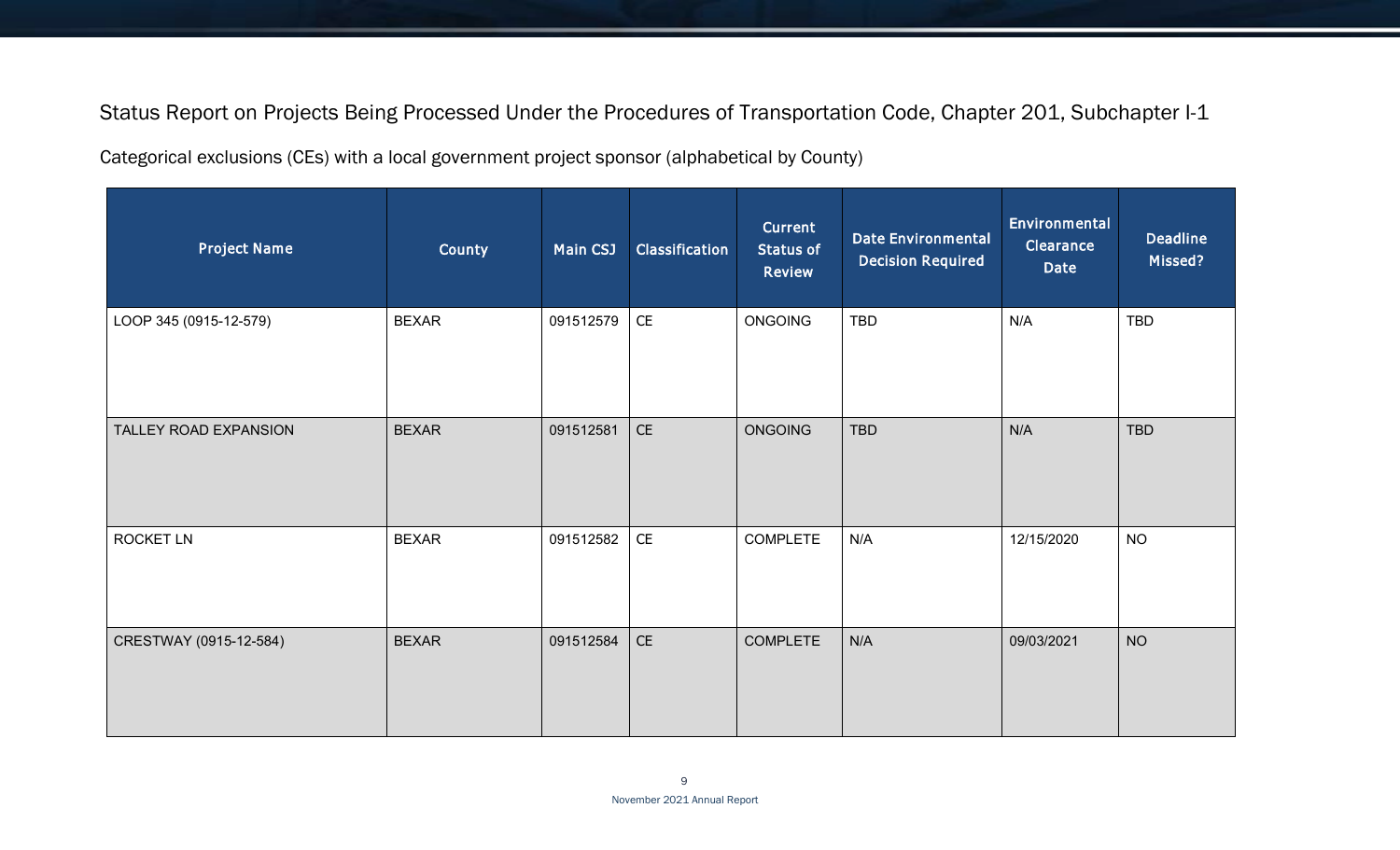| <b>Project Name</b>                                 | <b>County</b>  | Main CSJ  | Classification                | Current<br><b>Status of</b><br><b>Review</b> | <b>Date Environmental</b><br><b>Decision Required</b> | Environmental<br><b>Clearance</b><br>Date | <b>Deadline</b><br>Missed? |
|-----------------------------------------------------|----------------|-----------|-------------------------------|----------------------------------------------|-------------------------------------------------------|-------------------------------------------|----------------------------|
| SPRESA (0915-12-604)                                | <b>BEXAR</b>   | 091512604 | $\mathsf{CE}% _{\mathcal{A}}$ | <b>COMPLETE</b>                              | N/A                                                   | 09/03/2021                                | <b>NO</b>                  |
| HIGHWAY SAFETY IMPROVEMENT<br>PROGRAM (0915-12-625) | <b>BEXAR</b>   | 091512625 | CE                            | <b>COMPLETE</b>                              | N/A                                                   | 05/24/2021                                | <b>NO</b>                  |
| <b>GENERAL MCMULLEN (0915-12-633)</b>               | <b>BEXAR</b>   | 091512633 | $\mathsf{CE}% _{\mathcal{A}}$ | <b>COMPLETE</b>                              | N/A                                                   | 11/04/2020                                | <b>NO</b>                  |
| SOUTHMOST NATURE TRAIL PHASE II                     | <b>CAMERON</b> | 092106280 | CE                            | <b>COMPLETE</b>                              | N/A                                                   | 06/15/2021                                | <b>NO</b>                  |
| OLD ALICE ROAD                                      | CAMERON        | 092106290 | $\mathsf{CE}% _{\mathcal{A}}$ | <b>ONGOING</b>                               | <b>TBD</b>                                            | N/A                                       | <b>TBD</b>                 |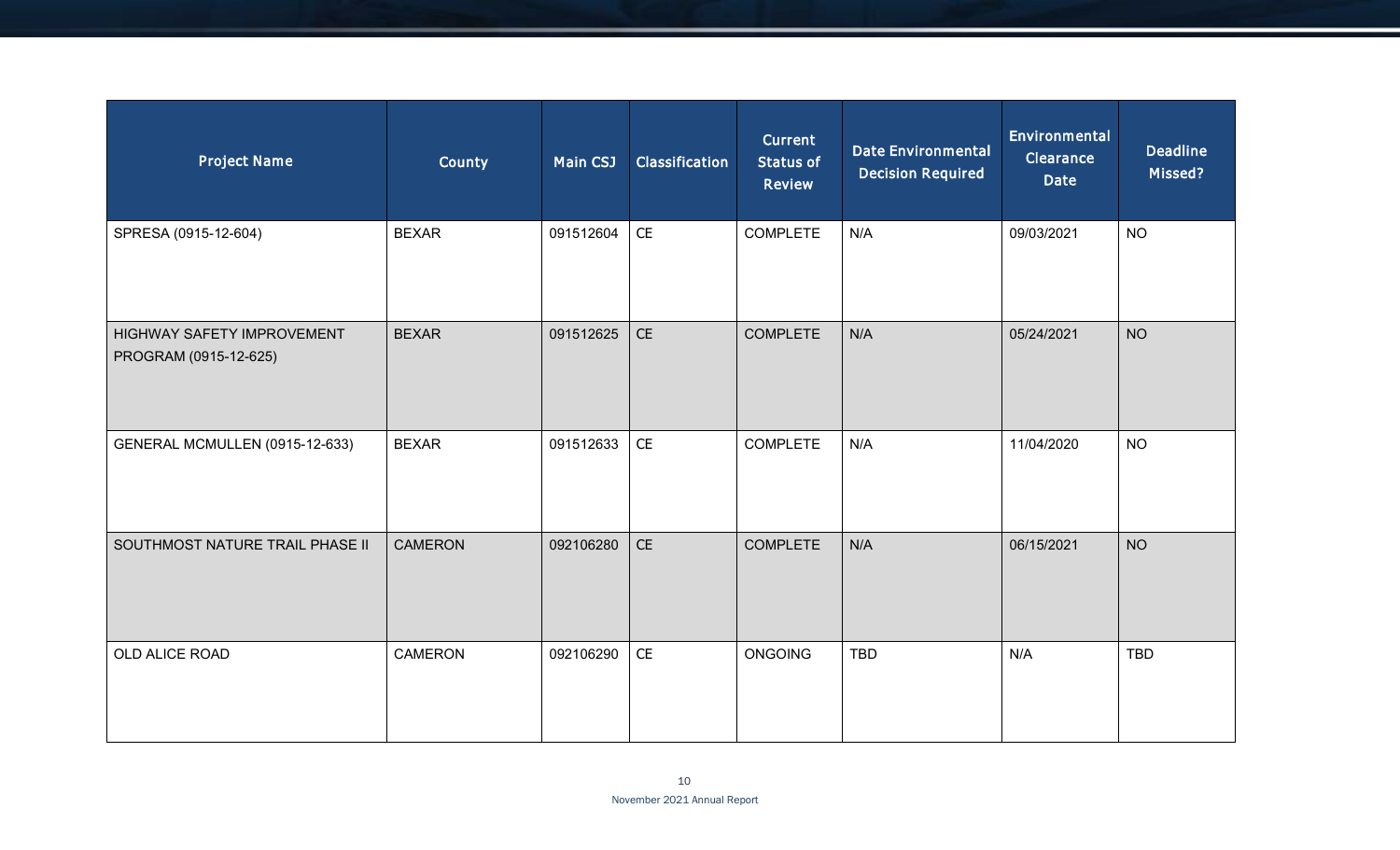| <b>Project Name</b>                                                                 | County         | Main CSJ  | Classification | <b>Current</b><br><b>Status of</b><br><b>Review</b> | <b>Date Environmental</b><br><b>Decision Required</b> | Environmental<br><b>Clearance</b><br>Date | <b>Deadline</b><br>Missed? |
|-------------------------------------------------------------------------------------|----------------|-----------|----------------|-----------------------------------------------------|-------------------------------------------------------|-------------------------------------------|----------------------------|
| WEST RAIL TRAIL CSJ 0921-06-293                                                     | <b>CAMERON</b> | 092106293 | <b>CE</b>      | <b>COMPLETE</b>                                     | N/A                                                   | 09/29/2021                                | <b>NO</b>                  |
| 0918-47-290 CITY OF CEDAR HILL<br>WINTERGREEN AT NEW CLARK<br><b>TRAFFIC SIGNAL</b> | <b>DALLAS</b>  | 091847290 | CE             | <b>COMPLETE</b>                                     | N/A                                                   | 01/20/2021                                | <b>NO</b>                  |
| UNIVERSITY AVE PED & BIKE<br><b>ENHANCEMENT</b>                                     | EL PASO        | 092406064 | <b>CE</b>      | <b>ONGOING</b>                                      | <b>TBD</b>                                            | N/A                                       | <b>TBD</b>                 |
| JOHN HAYES STREET EXTENSION                                                         | EL PASO        | 092406564 | CE             | <b>ONGOING</b>                                      | <b>TBD</b>                                            | N/A                                       | <b>TBD</b>                 |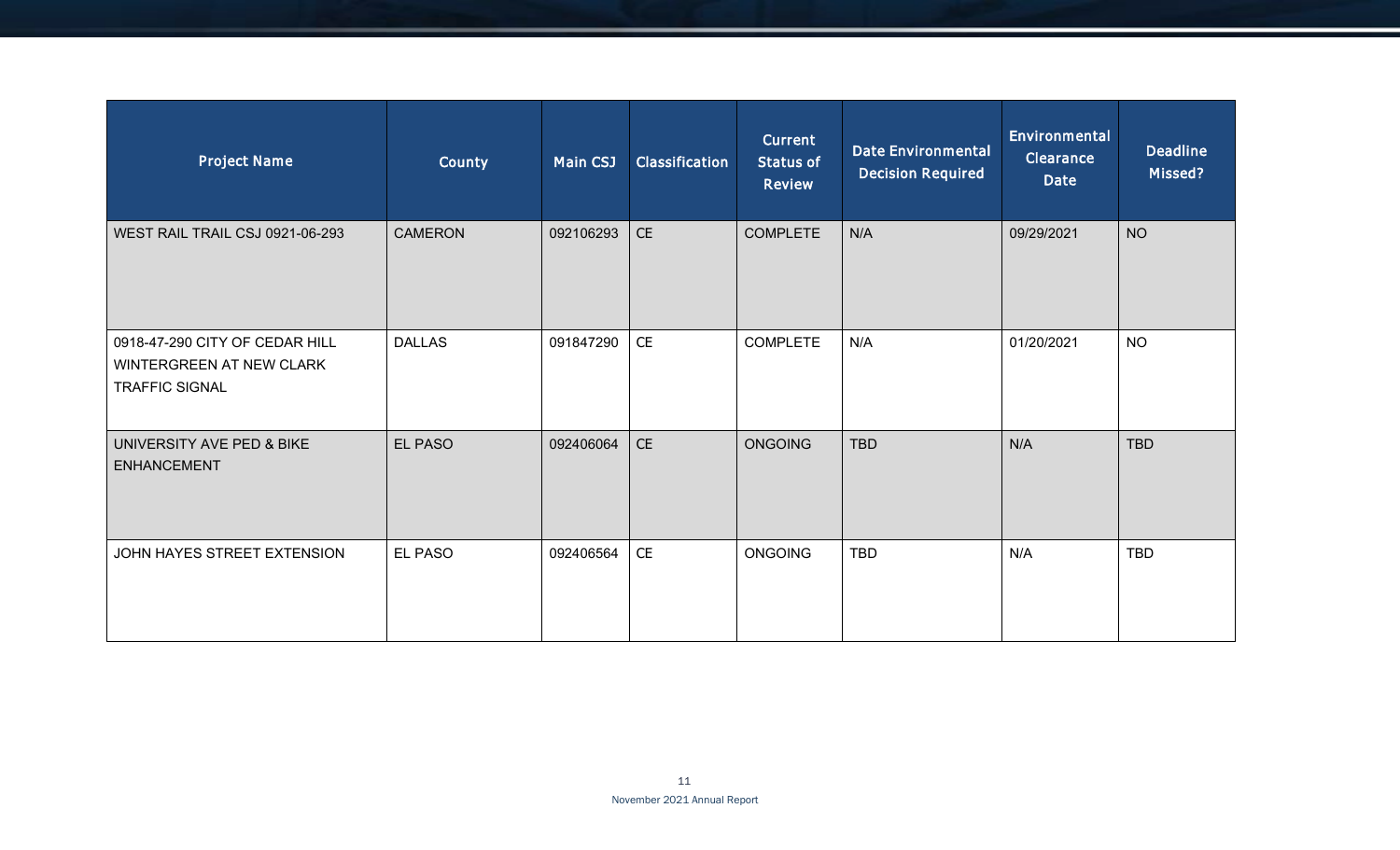| <b>Project Name</b>                             | <b>County</b>  | Main CSJ  | Classification                | <b>Current</b><br><b>Status of</b><br><b>Review</b> | <b>Date Environmental</b><br><b>Decision Required</b> | Environmental<br><b>Clearance</b><br><b>Date</b> | <b>Deadline</b><br>Missed? |
|-------------------------------------------------|----------------|-----------|-------------------------------|-----------------------------------------------------|-------------------------------------------------------|--------------------------------------------------|----------------------------|
| BICYCLE INFRASTRUCTURE CITYWIDE                 | <b>EL PASO</b> | 092406577 | <b>CE</b>                     | <b>ONGOING</b>                                      | <b>TBD</b>                                            | N/A                                              | <b>TBD</b>                 |
| TORNILLO NORTH AND SOUTH<br>SIDEWALKS/SUP       | <b>EL PASO</b> | 092406616 | $\mathsf{CE}% _{\mathcal{A}}$ | <b>COMPLETE</b>                                     | N/A                                                   | 07/08/2021                                       | <b>NO</b>                  |
| 3510-04-054 SH 99 FM 1093 TO FRY<br><b>FRTG</b> | FORT BEND      | 351004054 | CE                            | <b>ONGOING</b>                                      | <b>TBD</b>                                            | N/A                                              | <b>TBD</b>                 |
| SHEPHERD & DURHAM DR FROM IH<br>610 N TO IH 10  | <b>HARRIS</b>  | 091272607 | $\mathsf{CE}% _{\mathcal{A}}$ | <b>COMPLETE</b>                                     | N/A                                                   | 08/16/2021                                       | <b>NO</b>                  |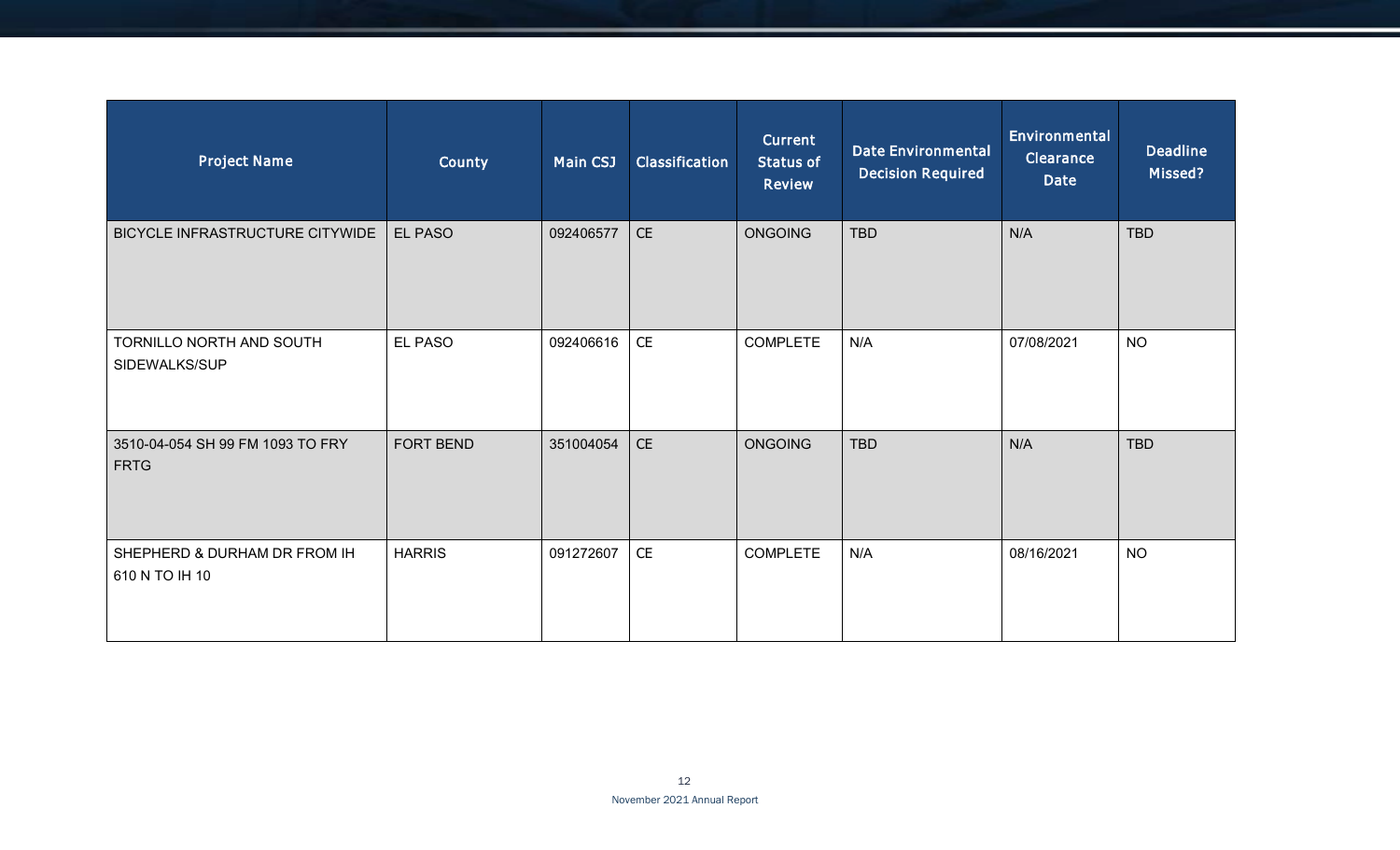| <b>Project Name</b>                                  | County      | <b>Main CSJ</b> | Classification                | <b>Current</b><br><b>Status of</b><br><b>Review</b> | <b>Date Environmental</b><br><b>Decision Required</b> | Environmental<br>Clearance<br>Date | <b>Deadline</b><br>Missed? |
|------------------------------------------------------|-------------|-----------------|-------------------------------|-----------------------------------------------------|-------------------------------------------------------|------------------------------------|----------------------------|
| RM 967 RECONSTRUCTION                                | <b>HAYS</b> | 001616028       | CE                            | <b>COMPLETE</b>                                     | N/A                                                   | 10/05/2021                         | <b>NO</b>                  |
| US 290 INTERSECTION IMPROVEMENT<br>AT TRAUTWEIN ROAD | <b>HAYS</b> | 011307072       | $\mathsf{CE}% _{\mathcal{A}}$ | <b>COMPLETE</b>                                     | N/A                                                   | 10/28/2021                         | <b>NO</b>                  |
| US 290 INTERSECTION AT MARTIN<br><b>ROAD</b>         | <b>HAYS</b> | 011307075       | CE                            | <b>COMPLETE</b>                                     | N/A                                                   | 05/13/2021                         | <b>NO</b>                  |
| US 290 INTERSECTION AT HENLY<br><b>LOOP</b>          | <b>HAYS</b> | 011307077       | $\mathsf{CE}% _{\mathcal{A}}$ | <b>COMPLETE</b>                                     | N/A                                                   | 07/16/2021                         | <b>NO</b>                  |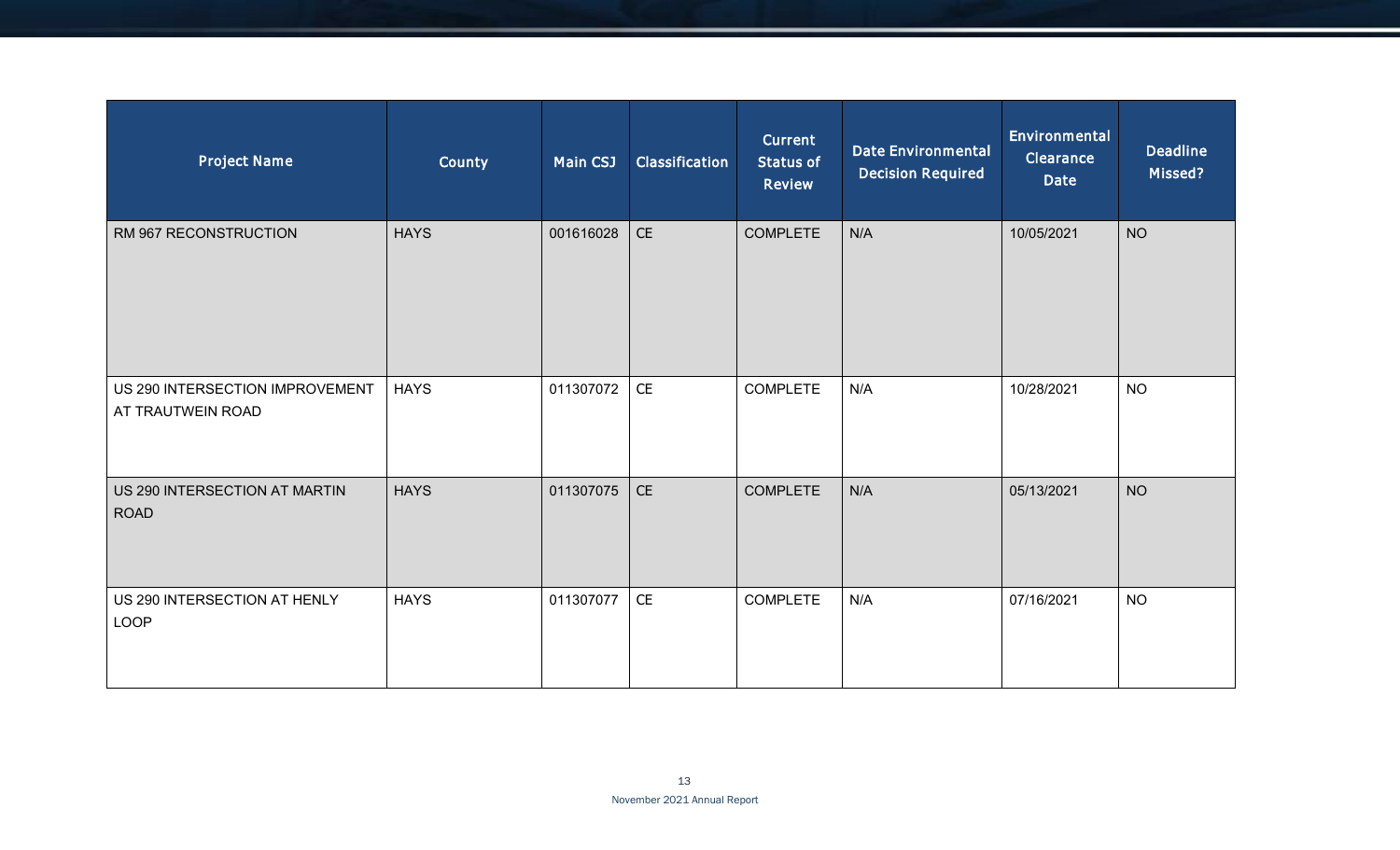| <b>Project Name</b>         | County      | Main CSJ  | Classification                                                     | Current<br>Status of<br>Review | <b>Date Environmental</b><br><b>Decision Required</b> | Environmental<br><b>Clearance</b><br>Date | <b>Deadline</b><br>Missed? |
|-----------------------------|-------------|-----------|--------------------------------------------------------------------|--------------------------------|-------------------------------------------------------|-------------------------------------------|----------------------------|
| FISCHER STORE RD AT RM 2325 | <b>HAYS</b> | 028502014 | CE                                                                 | <b>COMPLETE</b>                | N/A                                                   | 02/17/2021                                | <b>NO</b>                  |
| <b>RM 12</b>                | <b>HAYS</b> | 028503052 | $\mathsf{CE}% _{\mathcal{A}}\left( \mathcal{A},\mathcal{A}\right)$ | ONGOING                        | <b>TBD</b>                                            | N/A                                       | <b>TBD</b>                 |
| <b>RM 12</b>                | <b>HAYS</b> | 028503059 | CE                                                                 | <b>COMPLETE</b>                | N/A                                                   | 04/30/2021                                | <b>NO</b>                  |
| RM 12 AT WINTERS MILL PKWY  | <b>HAYS</b> | 068303040 | CE                                                                 | <b>COMPLETE</b>                | N/A                                                   | 11/05/2020                                | <b>NO</b>                  |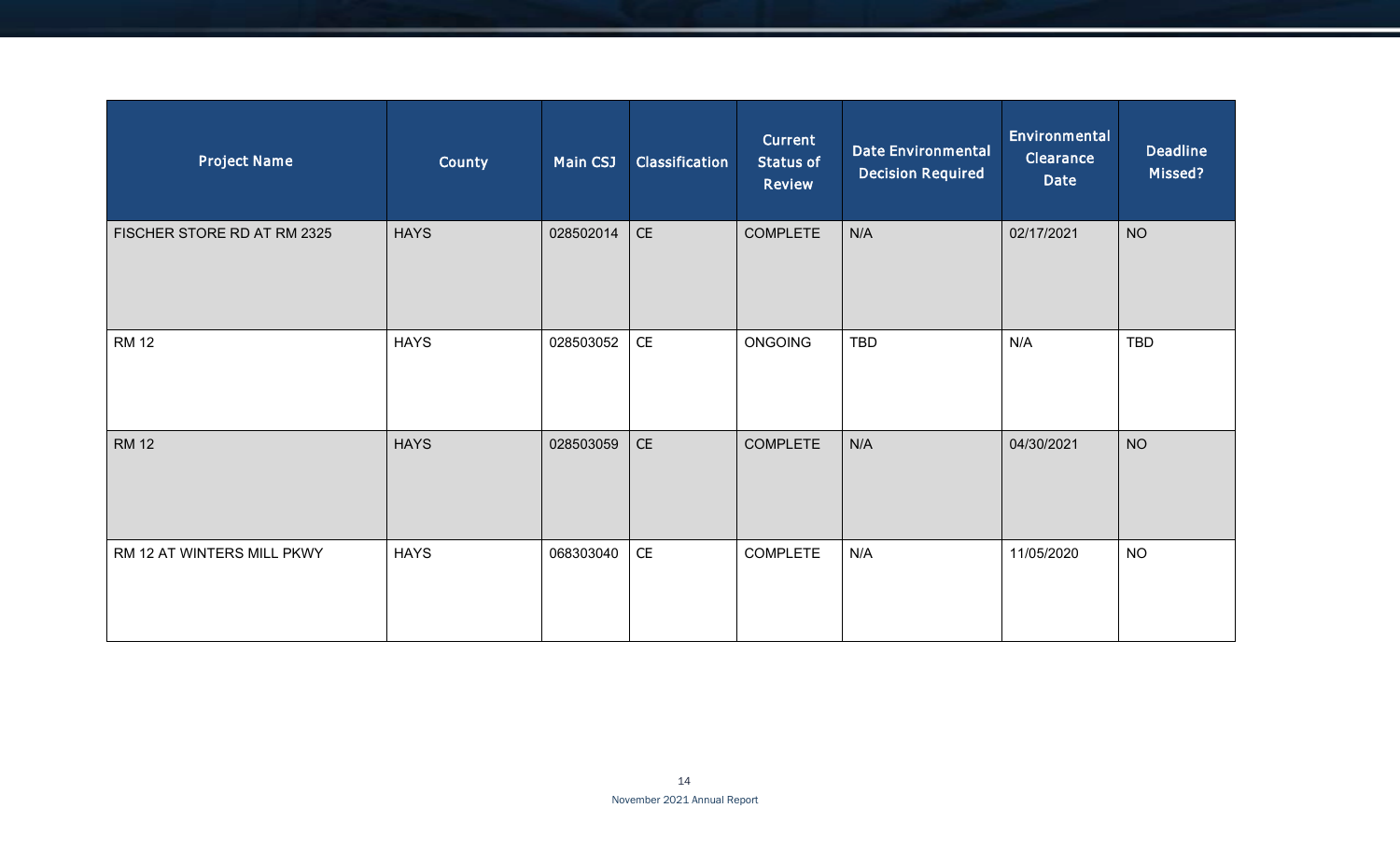| <b>Project Name</b>             | County      | Main CSJ  | Classification                                                     | Current<br><b>Status of</b><br><b>Review</b> | <b>Date Environmental</b><br><b>Decision Required</b> | Environmental<br><b>Clearance</b><br>Date | <b>Deadline</b><br>Missed? |
|---------------------------------|-------------|-----------|--------------------------------------------------------------------|----------------------------------------------|-------------------------------------------------------|-------------------------------------------|----------------------------|
| RM 12 @ RM 150                  | <b>HAYS</b> | 068303042 | CE                                                                 | <b>COMPLETE</b>                              | N/A                                                   | 06/03/2021                                | <b>NO</b>                  |
| RM 3237 AT WINTERS MILL PARKWAY | <b>HAYS</b> | 080504031 | $\mathsf{CE}% _{\mathcal{A}}\left( \mathcal{A},\mathcal{A}\right)$ | <b>COMPLETE</b>                              | N/A                                                   | 05/20/2021                                | <b>NO</b>                  |
| RM 3237 SAFETY                  | <b>HAYS</b> | 080504033 | CE                                                                 | <b>ONGOING</b>                               | TBD                                                   | N/A                                       | <b>TBD</b>                 |
| RM 3237 ROUNDABOUT              | <b>HAYS</b> | 080504034 | $\mathsf{CE}% _{\mathcal{A}}$                                      | <b>COMPLETE</b>                              | N/A                                                   | 12/14/2020                                | <b>NO</b>                  |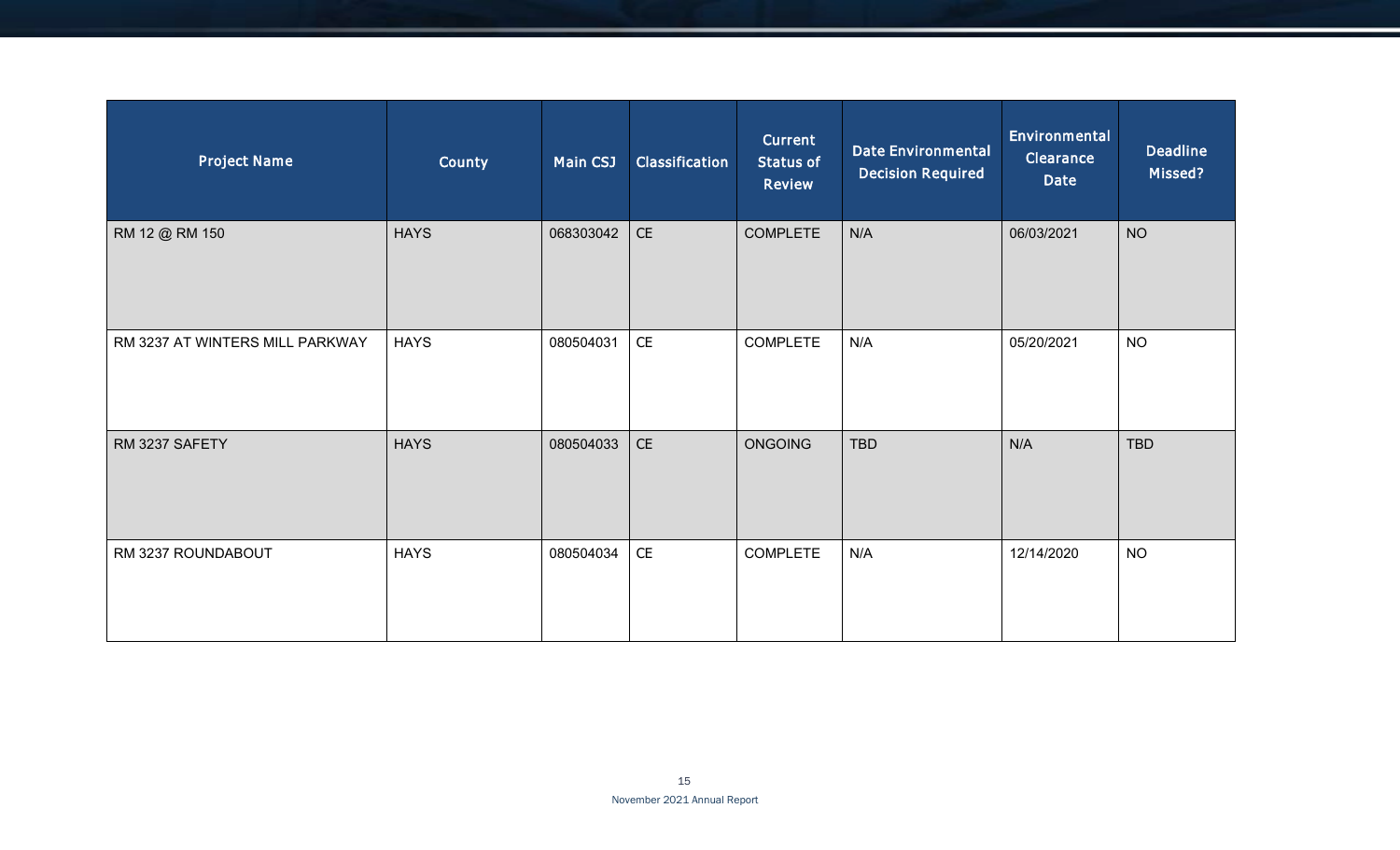| <b>Project Name</b>                                                             | <b>County</b> | Main CSJ  | Classification                | <b>Current</b><br><b>Status of</b><br><b>Review</b> | <b>Date Environmental</b><br><b>Decision Required</b> | Environmental<br><b>Clearance</b><br><b>Date</b> | <b>Deadline</b><br>Missed? |
|---------------------------------------------------------------------------------|---------------|-----------|-------------------------------|-----------------------------------------------------|-------------------------------------------------------|--------------------------------------------------|----------------------------|
| CENTER STREET RAIL SIDING<br><b>PROJECT</b>                                     | <b>HAYS</b>   | 091433076 | CE                            | <b>COMPLETE</b>                                     | N/A                                                   | 10/01/2021                                       | <b>NO</b>                  |
| 0914-33-087: ROB SHELTON BLVD.<br>PEDESTRIAN AND BICYCLE<br><b>IMPROVEMENTS</b> | <b>HAYS</b>   | 091433087 | $\mathsf{CE}% _{\mathcal{A}}$ | <b>ONGOING</b>                                      | TBD                                                   | N/A                                              | <b>TBD</b>                 |
| KOHLER'S CROSSING                                                               | <b>HAYS</b>   | 091433089 | CE                            | <b>ONGOING</b>                                      | <b>TBD</b>                                            | N/A                                              | <b>TBD</b>                 |
| FM 621 IMPROVEMENTS                                                             | <b>HAYS</b>   | 098703011 | $\mathsf{CE}% _{\mathcal{A}}$ | <b>COMPLETE</b>                                     | N/A                                                   | 06/10/2021                                       | <b>NO</b>                  |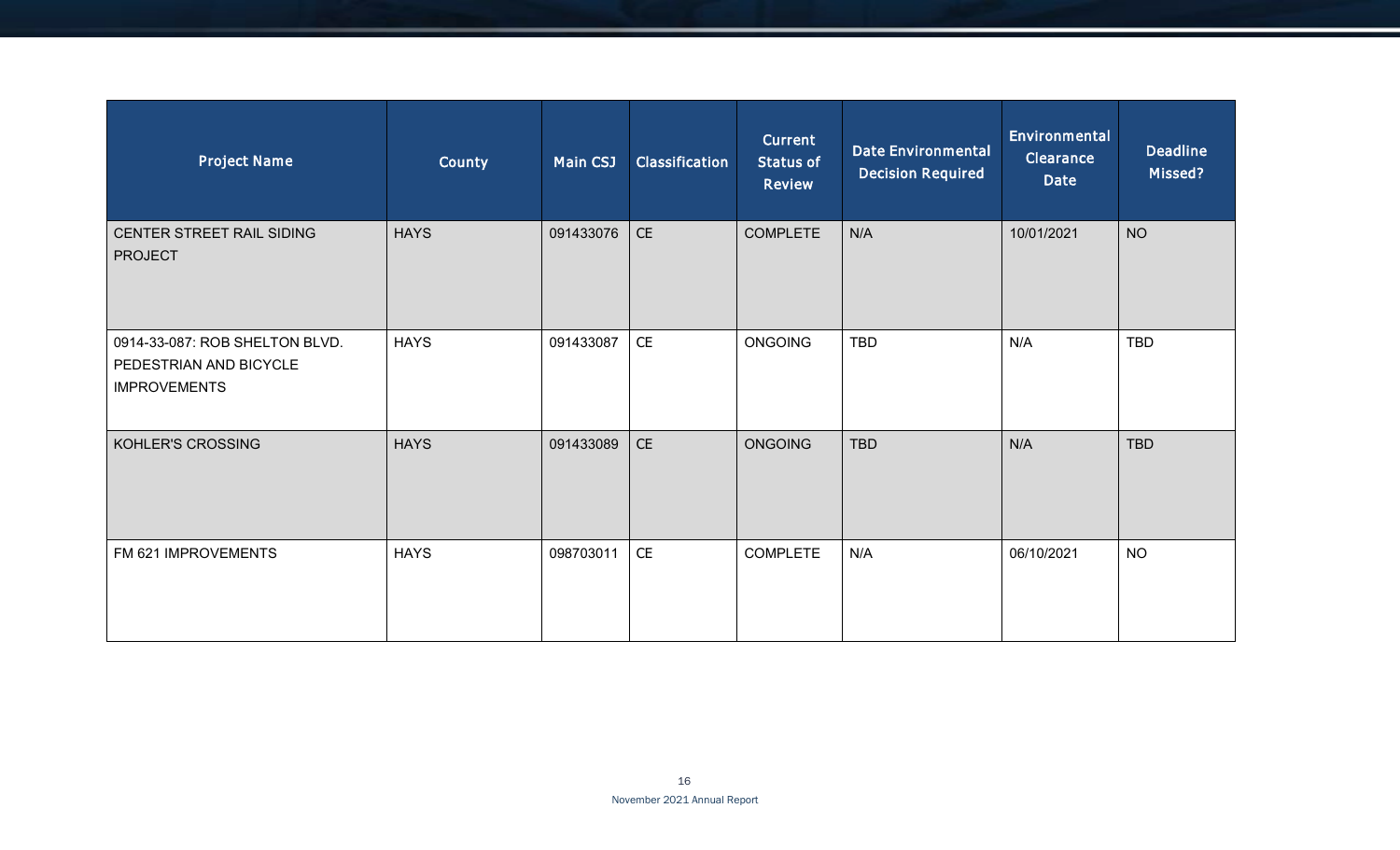| <b>Project Name</b>                                     | <b>County</b>  | Main CSJ  | Classification                                                     | <b>Current</b><br>Status of<br><b>Review</b> | <b>Date Environmental</b><br><b>Decision Required</b> | Environmental<br>Clearance<br>Date | <b>Deadline</b><br>Missed? |
|---------------------------------------------------------|----------------|-----------|--------------------------------------------------------------------|----------------------------------------------|-------------------------------------------------------|------------------------------------|----------------------------|
| <b>RM 967</b>                                           | <b>HAYS</b>    | 177601036 | CE                                                                 | <b>COMPLETE</b>                              | N/A                                                   | 07/07/2021                         | <b>NO</b>                  |
| HAYS COUNTY FM 2770 CENTER TURN<br><b>LANE WIDENING</b> | <b>HAYS</b>    | 321001018 | $\mathsf{CE}% _{\mathcal{A}}\left( \mathcal{A},\mathcal{A}\right)$ | <b>ONGOING</b>                               | TBD                                                   | N/A                                | TBD                        |
| I ROAD                                                  | <b>HIDALGO</b> | 092102363 | $\mathsf{CE}% _{\mathcal{A}}$                                      | <b>ONGOING</b>                               | <b>TBD</b>                                            | N/A                                | <b>TBD</b>                 |
| HI-LINE RD                                              | <b>HIDALGO</b> | 092102375 | $\mathsf{CE}% _{\mathcal{A}}\left( \mathcal{A},\mathcal{A}\right)$ | <b>COMPLETE</b>                              | N/A                                                   | 06/23/2021                         | <b>NO</b>                  |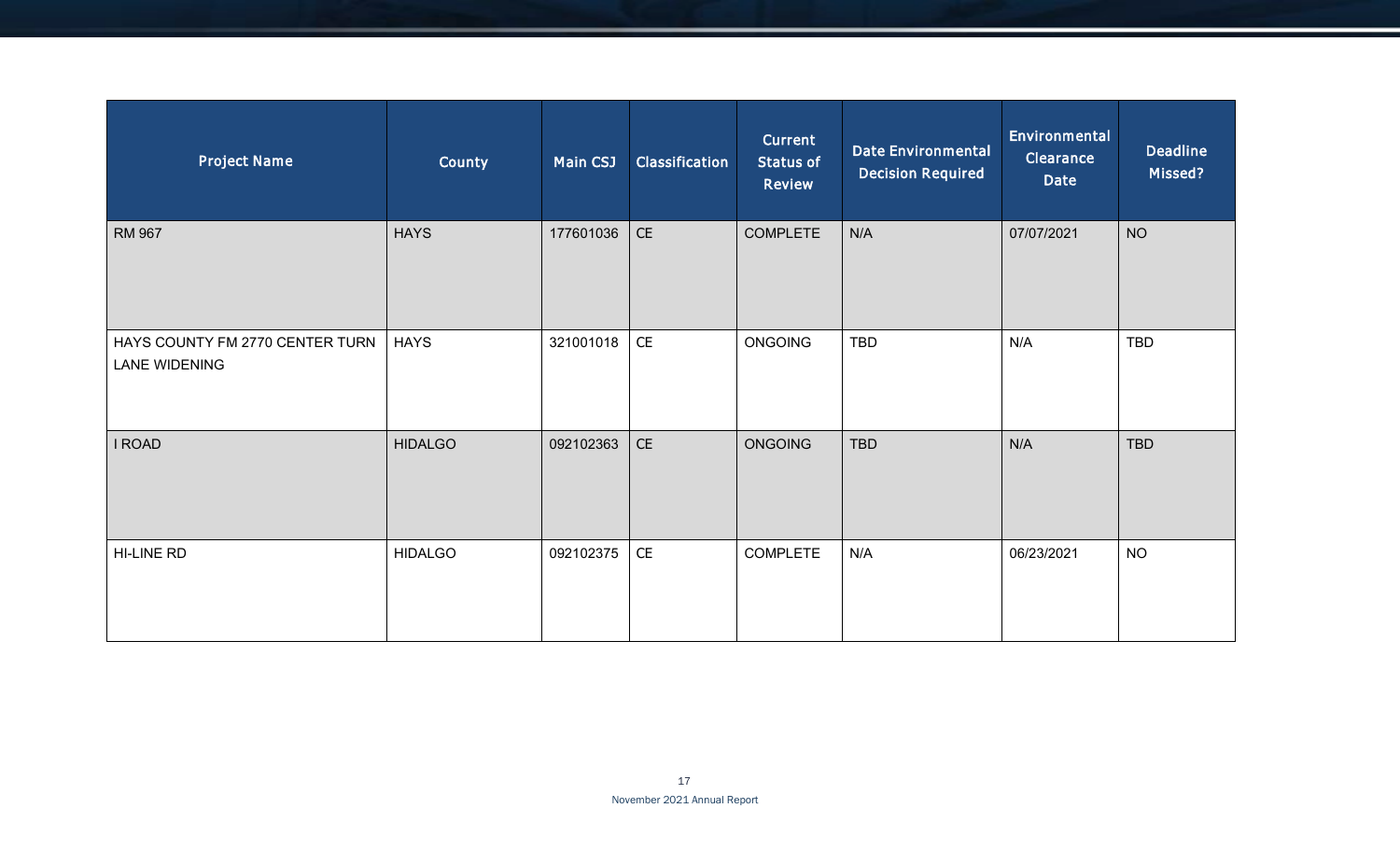| <b>Project Name</b>                                       | <b>County</b>  | Main CSJ  | Classification | <b>Current</b><br><b>Status of</b><br><b>Review</b> | <b>Date Environmental</b><br><b>Decision Required</b> | Environmental<br><b>Clearance</b><br><b>Date</b> | <b>Deadline</b><br>Missed? |
|-----------------------------------------------------------|----------------|-----------|----------------|-----------------------------------------------------|-------------------------------------------------------|--------------------------------------------------|----------------------------|
| ANZALDUAS SB AND NB COMMERCIAL<br><b>LANE</b>             | <b>HIDALGO</b> | 092102379 | CE             | <b>COMPLETE</b>                                     | N/A                                                   | 09/01/2021                                       | <b>NO</b>                  |
| DONNA SIDEWALK IMPROVEMENTS                               | <b>HIDALGO</b> | 092102393 | CE             | <b>COMPLETE</b>                                     | N/A                                                   | 05/20/2021                                       | <b>YES</b>                 |
| <b>CESAR CHAVEZ</b>                                       | <b>HIDALGO</b> | 092102405 | CE             | ONGOING                                             | 05/18/2021                                            | N/A                                              | <b>YES</b>                 |
| <b>COMMERCIAL VEHICLE STAGING</b><br>AREA - CITY OF PHARR | <b>HIDALGO</b> | 092102423 | CE             | <b>COMPLETE</b>                                     | N/A                                                   | 08/26/2021                                       | <b>NO</b>                  |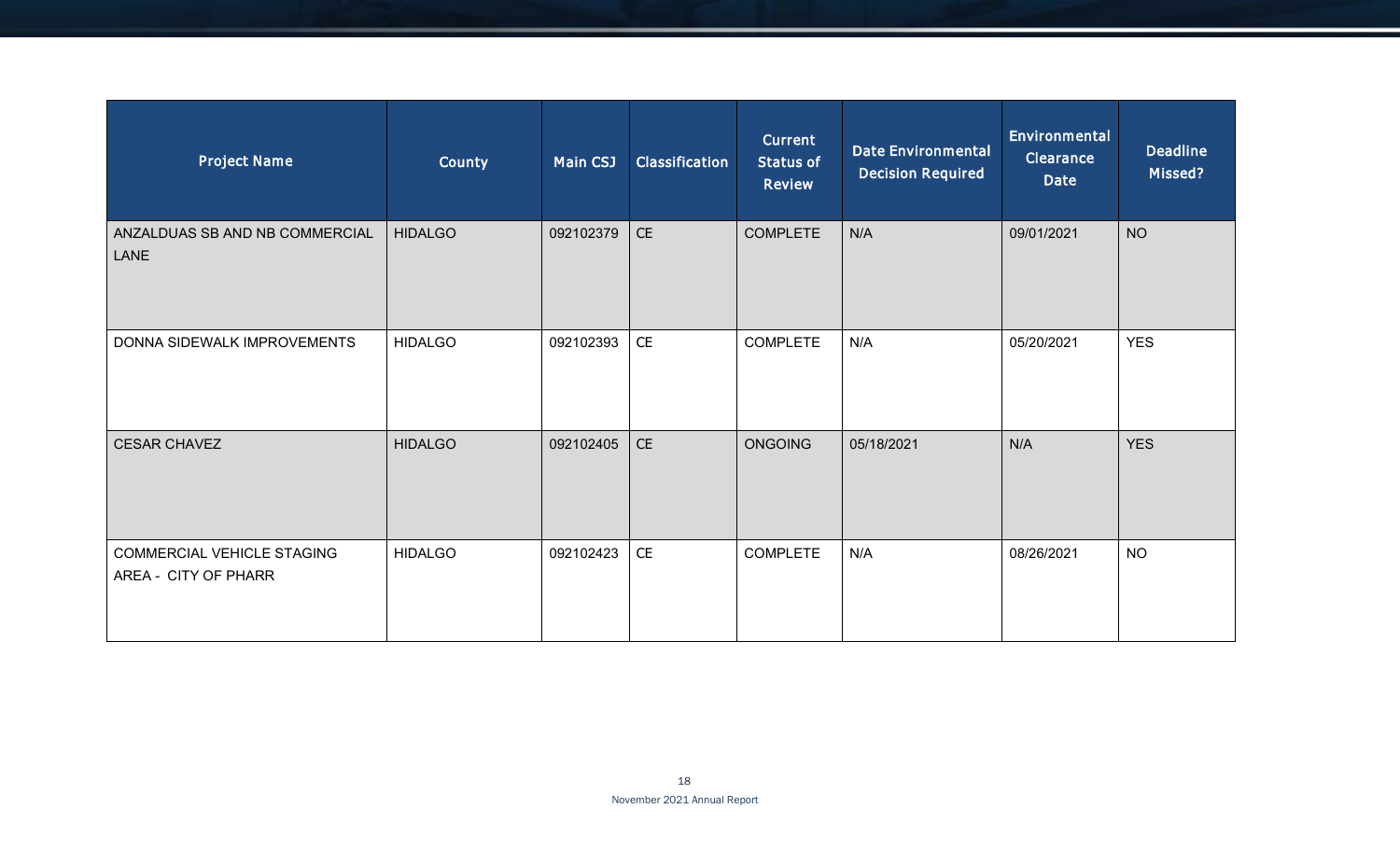| <b>Project Name</b>               | County         | Main CSJ  | Classification                                                     | Current<br>Status of<br><b>Review</b> | <b>Date Environmental</b><br><b>Decision Required</b> | Environmental<br><b>Clearance</b><br>Date | <b>Deadline</b><br>Missed? |
|-----------------------------------|----------------|-----------|--------------------------------------------------------------------|---------------------------------------|-------------------------------------------------------|-------------------------------------------|----------------------------|
| PHARR INT BRIDGE                  | <b>HIDALGO</b> | 092102424 | CE                                                                 | <b>ONGOING</b>                        | <b>TBD</b>                                            | N/A                                       | <b>TBD</b>                 |
| TRI CITY PSJA SIDEWALK - PHASE II | <b>HIDALGO</b> | 092102432 | $\mathsf{CE}% _{\mathcal{A}}\left( \mathcal{A},\mathcal{A}\right)$ | <b>ONGOING</b>                        | <b>TBD</b>                                            | N/A                                       | <b>TBD</b>                 |
| FM 1925 FROM 10 TO MCCOLL         | <b>HIDALGO</b> | 180301092 | CE                                                                 | ONGOING                               | <b>TBD</b>                                            | N/A                                       | <b>TBD</b>                 |
| FM 1925                           | <b>HIDALGO</b> | 180302035 | CE                                                                 | <b>COMPLETE</b>                       | N/A                                                   | 03/02/2021                                | <b>NO</b>                  |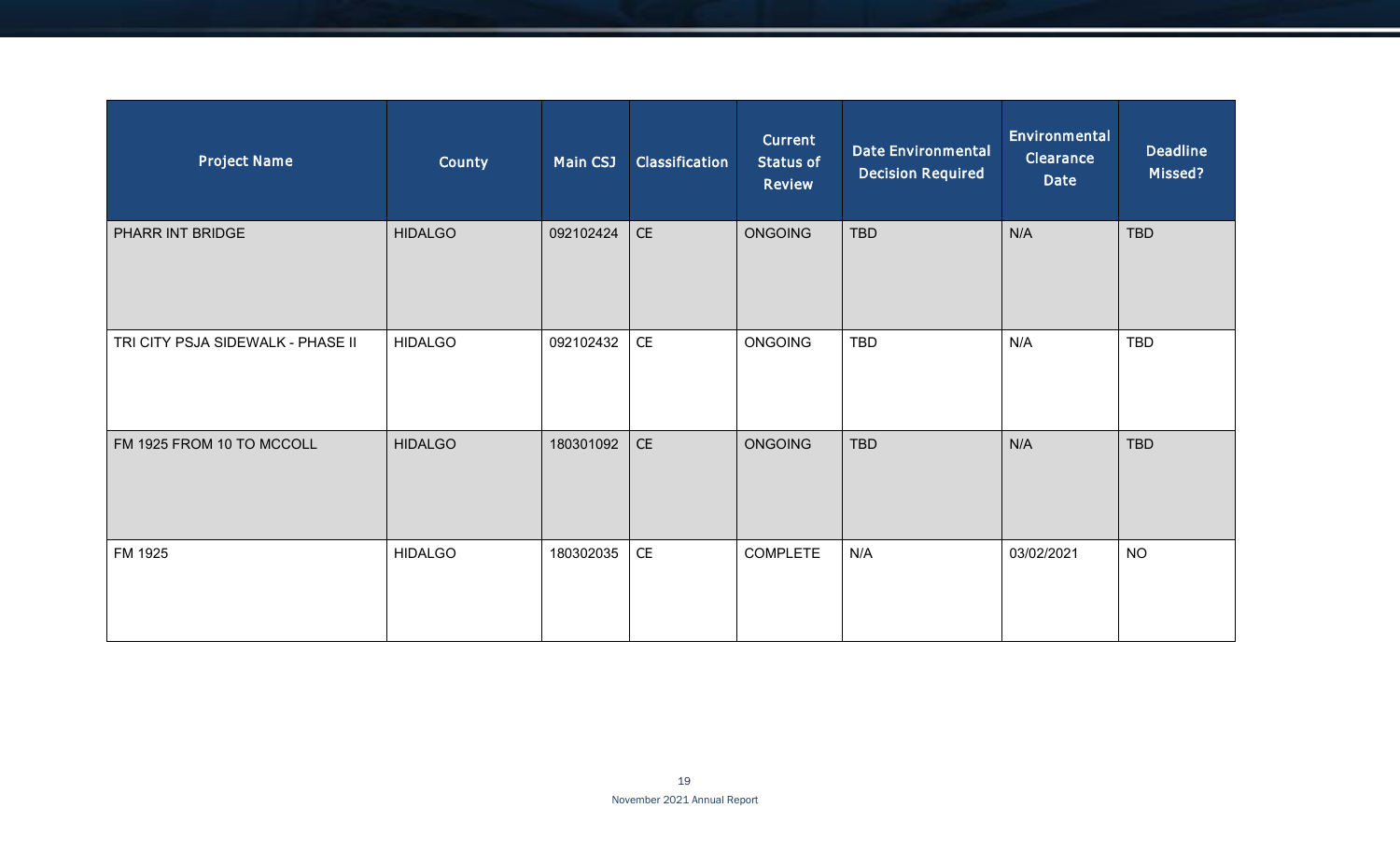| <b>Project Name</b>                           | County         | Main CSJ  | Classification                | <b>Current</b><br><b>Status of</b><br><b>Review</b> | <b>Date Environmental</b><br><b>Decision Required</b> | Environmental<br><b>Clearance</b><br><b>Date</b> | <b>Deadline</b><br>Missed? |
|-----------------------------------------------|----------------|-----------|-------------------------------|-----------------------------------------------------|-------------------------------------------------------|--------------------------------------------------|----------------------------|
| CITY OF FORT WORTH CENTREPORT<br><b>TRAIL</b> | <b>TARRANT</b> | 090290050 | $\mathsf{CE}% _{\mathcal{A}}$ | <b>ONGOING</b>                                      | <b>TBD</b>                                            | N/A                                              | <b>TBD</b>                 |
| SMITHFIELD MIDDLE SCHOOL SRTS                 | <b>TARRANT</b> | 090290080 | CE                            | <b>ONGOING</b>                                      | TBD                                                   | N/A                                              | <b>TBD</b>                 |
| COA N. LAMAR BLVD. CORRIDOR                   | <b>TRAVIS</b>  | 001511067 | <b>CE</b>                     | <b>COMPLETE</b>                                     | N/A                                                   | 11/05/2020                                       | <b>NO</b>                  |
| SL 111 RECONSTRUCTION                         | <b>TRAVIS</b>  | 015106148 | ${\sf CE}$                    | <b>COMPLETE</b>                                     | N/A                                                   | 06/18/2021                                       | <b>NO</b>                  |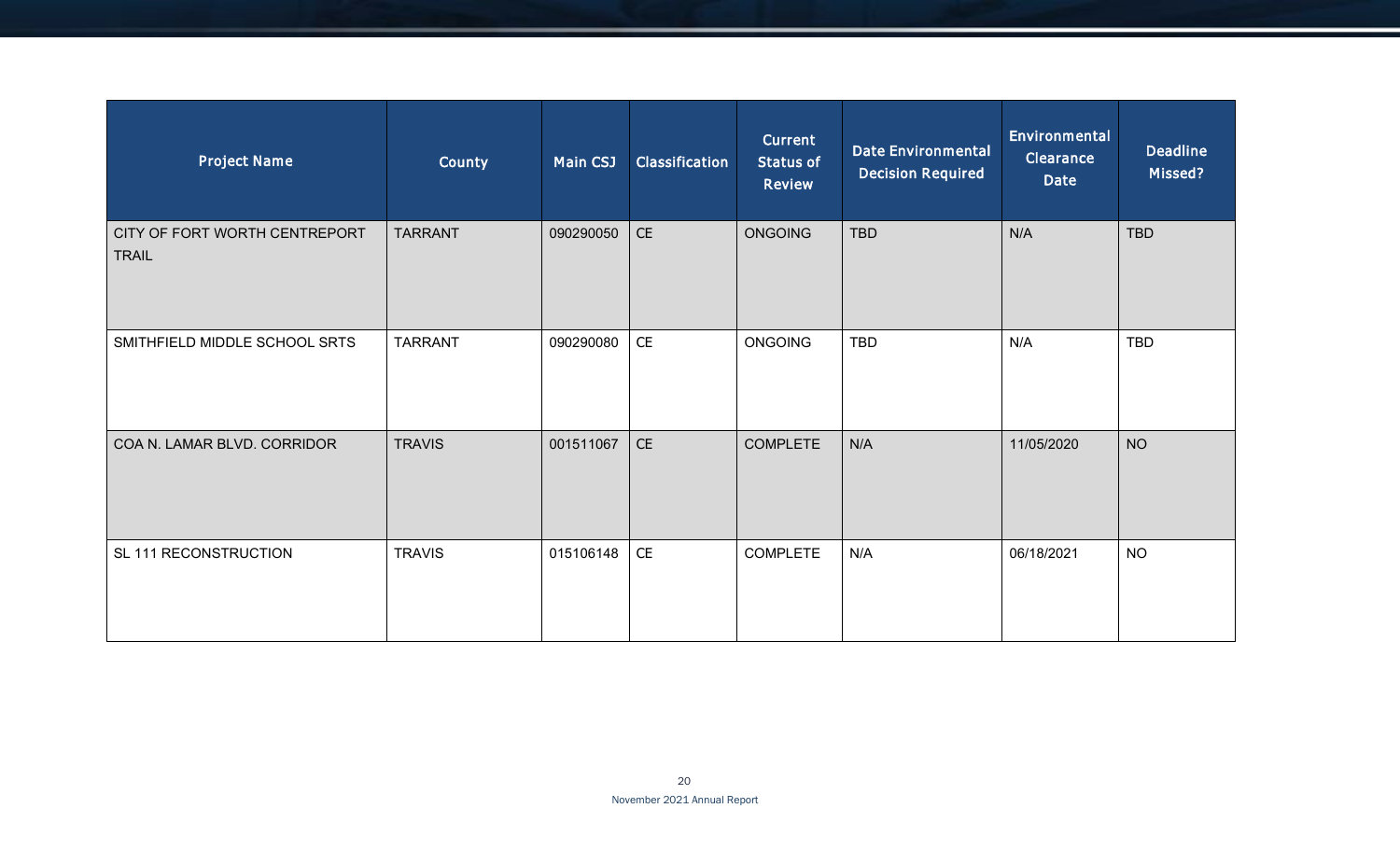| <b>Project Name</b>                        | County        | Main CSJ  | Classification                | <b>Current</b><br><b>Status of</b><br><b>Review</b> | <b>Date Environmental</b><br><b>Decision Required</b> | Environmental<br><b>Clearance</b><br><b>Date</b> | <b>Deadline</b><br>Missed? |
|--------------------------------------------|---------------|-----------|-------------------------------|-----------------------------------------------------|-------------------------------------------------------|--------------------------------------------------|----------------------------|
| US 183 TURN LANES                          | <b>TRAVIS</b> | 015201080 | CE                            | <b>COMPLETE</b>                                     | N/A                                                   | 02/23/2021                                       | <b>NO</b>                  |
| CITY OF AUSTIN VIOLET CROWN TRAIL<br>(SUP) | <b>TRAVIS</b> | 091404311 | CE                            | <b>COMPLETE</b>                                     | N/A                                                   | 06/04/2021                                       | <b>NO</b>                  |
| AUSTIN TO MANOR URBAN TRAIL,<br>PHASE II   | <b>TRAVIS</b> | 091404313 | CE                            | <b>ONGOING</b>                                      | <b>TBD</b>                                            | N/A                                              | <b>TBD</b>                 |
| COA WEST RUNDBURG LANE<br><b>EXTENSION</b> | <b>TRAVIS</b> | 091404314 | $\mathsf{CE}% _{\mathcal{A}}$ | ONGOING                                             | TBD                                                   | N/A                                              | <b>TBD</b>                 |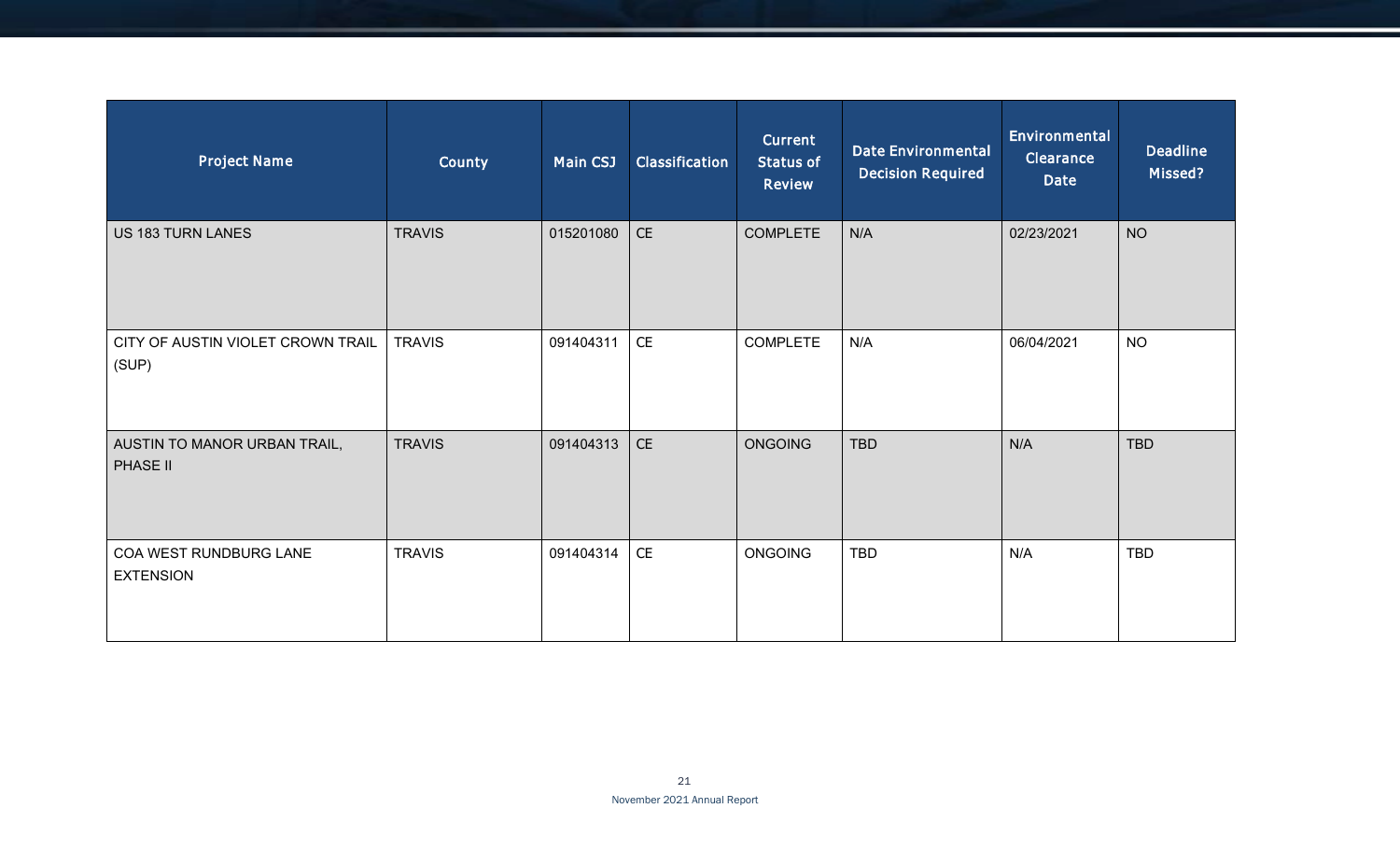| <b>Project Name</b>                                    | County        | Main CSJ  | Classification                | <b>Current</b><br>Status of<br><b>Review</b> | <b>Date Environmental</b><br><b>Decision Required</b> | Environmental<br><b>Clearance</b><br><b>Date</b> | <b>Deadline</b><br>Missed? |
|--------------------------------------------------------|---------------|-----------|-------------------------------|----------------------------------------------|-------------------------------------------------------|--------------------------------------------------|----------------------------|
| SLAUGHTER LANE CORRIDOR                                | <b>TRAVIS</b> | 091404317 | CE                            | <b>ONGOING</b>                               | <b>TBD</b>                                            | N/A                                              | <b>TBD</b>                 |
| <b>WILLIAM CANNON - COA</b>                            | <b>TRAVIS</b> | 091404318 | $\mathsf{CE}% _{\mathcal{A}}$ | <b>COMPLETE</b>                              | N/A                                                   | 10/13/2021                                       | <b>NO</b>                  |
| FM 1625 REALIGNMENT                                    | <b>TRAVIS</b> | 153501012 | CE                            | <b>COMPLETE</b>                              | N/A                                                   | 02/23/2021                                       | <b>NO</b>                  |
| FM 1825 & FM 685 INTERSECTION-<br>CITY OF PFLUGERVILLE | <b>TRAVIS</b> | 190201030 | CE                            | <b>COMPLETE</b>                              | N/A                                                   | 11/12/2020                                       | <b>NO</b>                  |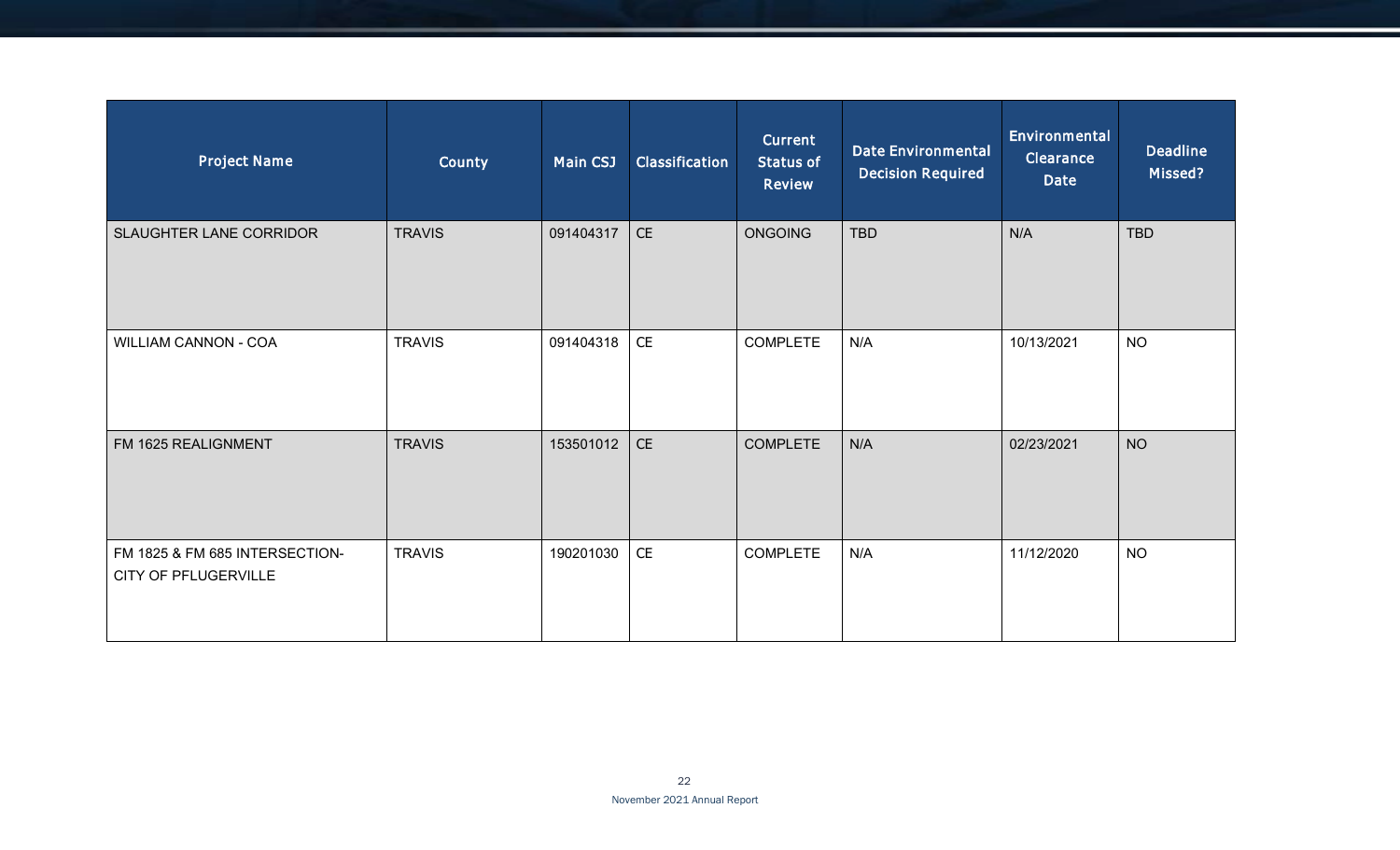| <b>Project Name</b>                              | County            | Main CSJ  | Classification | <b>Current</b><br><b>Status of</b><br><b>Review</b> | <b>Date Environmental</b><br><b>Decision Required</b> | Environmental<br><b>Clearance</b><br><b>Date</b> | <b>Deadline</b><br>Missed? |
|--------------------------------------------------|-------------------|-----------|----------------|-----------------------------------------------------|-------------------------------------------------------|--------------------------------------------------|----------------------------|
| <b>BARTON SKYWAY RELIEF RAMP</b>                 | <b>TRAVIS</b>     | 313601193 | CE             | <b>ONGOING</b>                                      | <b>TBD</b>                                            | N/A                                              | <b>TBD</b>                 |
| PORT MANSFIELD 2020 QUEUING<br>AREA IMPROVEMENTS | <b>WILLACY</b>    | 092127039 | CE             | <b>COMPLETE</b>                                     | N/A                                                   | 12/14/2020                                       | <b>NO</b>                  |
| CITY OF TAYLOR FM 112 CULVERT<br><b>ADDITION</b> | <b>WILLIAMSON</b> | 033401049 | CE             | <b>COMPLETE</b>                                     | N/A                                                   | 08/02/2021                                       | <b>NO</b>                  |
| SH 29 TURN LANE IMPROVEMENTS                     | <b>WILLIAMSON</b> | 033701048 | CE             | <b>ONGOING</b>                                      | <b>TBD</b>                                            | N/A                                              | <b>TBD</b>                 |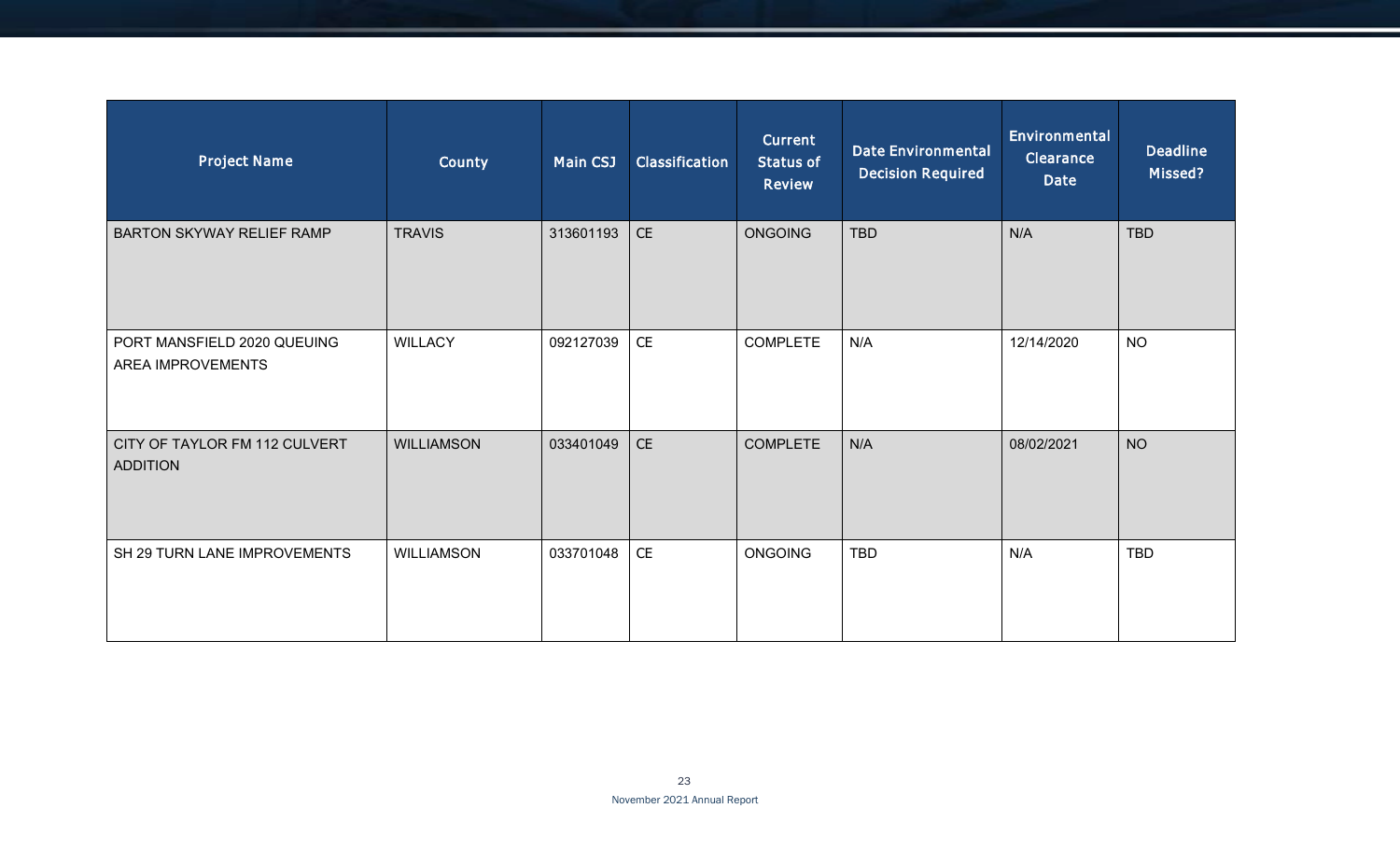| <b>Project Name</b>                                        | County            | Main CSJ  | Classification | <b>Current</b><br><b>Status of</b><br><b>Review</b> | <b>Date Environmental</b><br><b>Decision Required</b> | Environmental<br><b>Clearance</b><br><b>Date</b> | <b>Deadline</b><br>Missed? |
|------------------------------------------------------------|-------------------|-----------|----------------|-----------------------------------------------------|-------------------------------------------------------|--------------------------------------------------|----------------------------|
| <b>AUSTIN AVENUE BRIDGES</b><br><b>IMPROVEMENT PROJECT</b> | <b>WILLIAMSON</b> | 091405187 | CE             | <b>ONGOING</b>                                      | <b>TBD</b>                                            | N/A                                              | <b>TBD</b>                 |
| <b>BRUSHY CREEK TRAIL - CITY OF</b><br><b>CEDAR PARK</b>   | <b>WILLIAMSON</b> | 091405198 | CE             | <b>ONGOING</b>                                      | <b>TBD</b>                                            | N/A                                              | <b>TBD</b>                 |
| LAKEWAY DR. AT WILLIAMS DR.                                | <b>WILLIAMSON</b> | 091405201 | <b>CE</b>      | <b>COMPLETE</b>                                     | N/A                                                   | 04/29/2021                                       | <b>NO</b>                  |
| CITY OF GRANGER SIDEWALK, K-8<br><b>SRTS</b>               | WILLIAMSON        | 091405210 | CE             | <b>COMPLETE</b>                                     | N/A                                                   | 10/18/2021                                       | <b>NO</b>                  |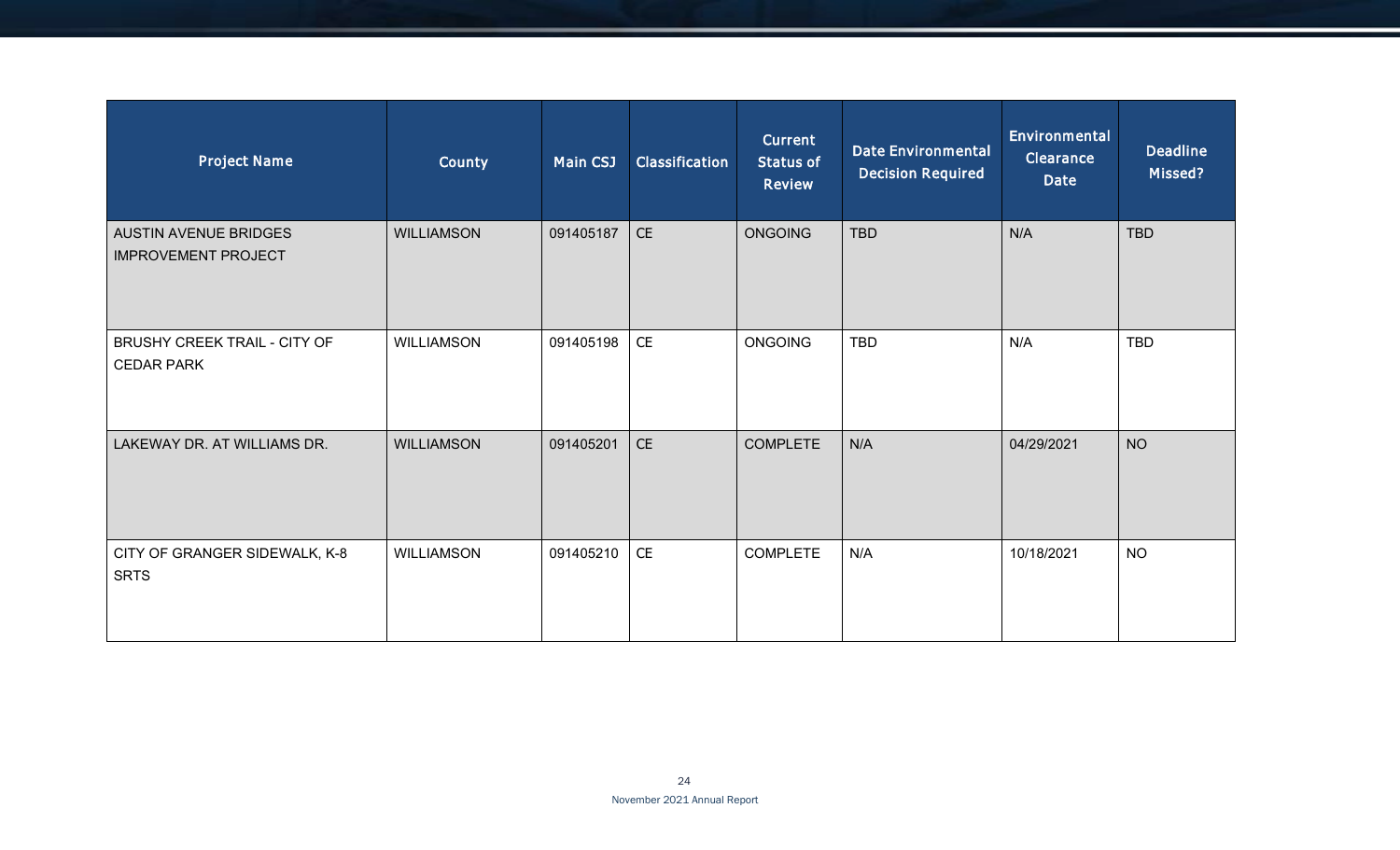| <b>Project Name</b>                                  | County            | <b>Main CSJ</b> | Classification | Current<br><b>Status of</b><br><b>Review</b> | <b>Date Environmental</b><br><b>Decision Required</b> | Environmental<br><b>Clearance</b><br>Date | <b>Deadline</b><br>Missed? |
|------------------------------------------------------|-------------------|-----------------|----------------|----------------------------------------------|-------------------------------------------------------|-------------------------------------------|----------------------------|
| FM 1660 AT US 79 INTERSECTION<br><b>IMPROVEMENTS</b> | <b>WILLIAMSON</b> | 156601017       | <b>CE</b>      | <b>ONGOING</b>                               | <b>TBD</b>                                            | N/A                                       | <b>TBD</b>                 |
| RM 2243 - GEORGETOWN                                 | <b>WILLIAMSON</b> | 210301036       | <b>CE</b>      | <b>ONGOING</b>                               | <b>TBD</b>                                            | N/A                                       | <b>TBD</b>                 |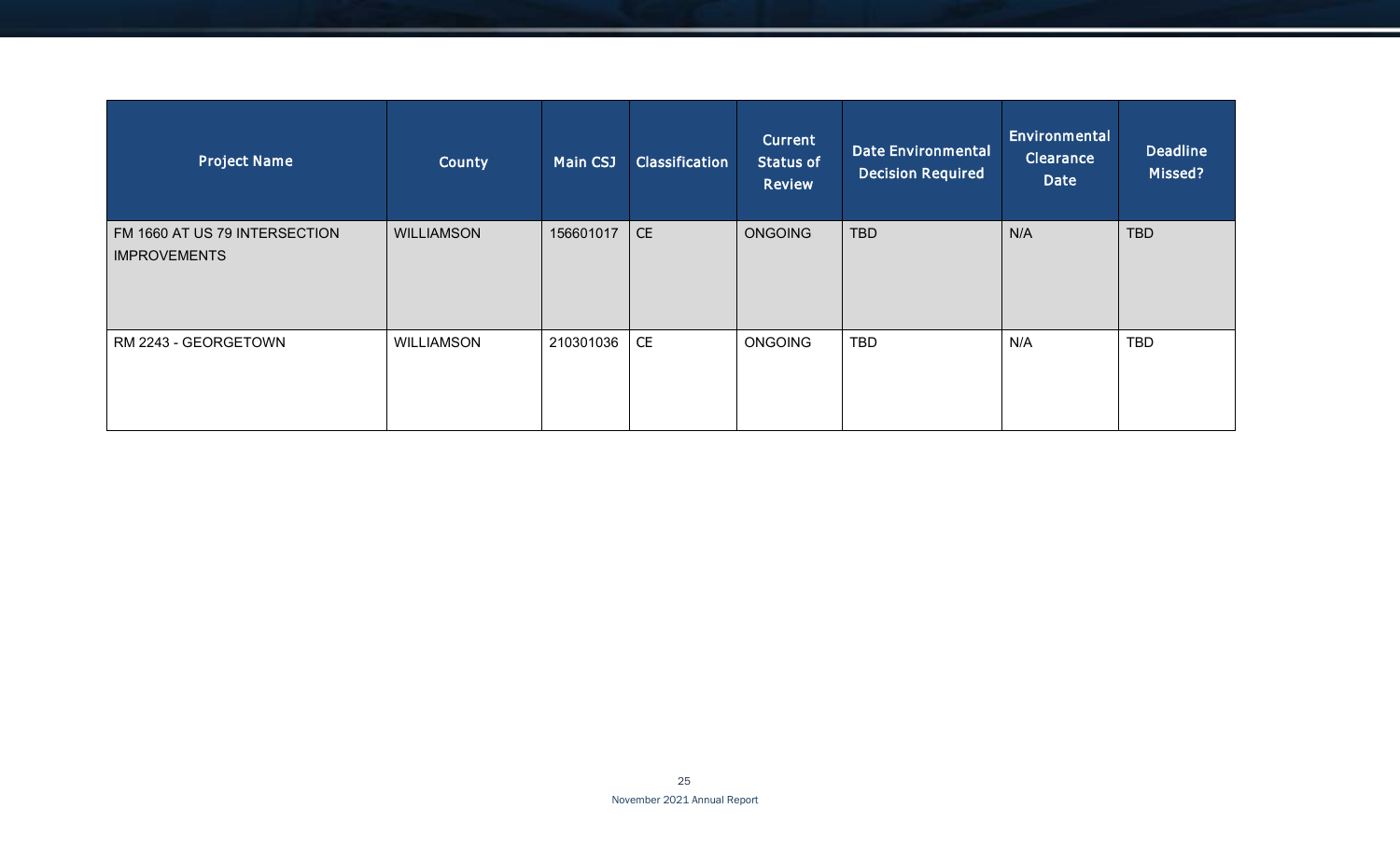Status report on Projects Being Processed Under the Procedures of Transportation Code, Chapter 201, Subchapter I-1

Reevaluations with a local government project sponsor (alphabetical by County)

| <b>Project Name</b>                                         | County        | Main CSJ  | Classification                              | <b>Current</b><br>Status of<br><b>Review</b><br>(Reeval.) | <b>Date Environmental</b><br><b>Decision Required</b><br>(Reeval.) | Environmental<br><b>Clearance</b><br>Date<br>(Reeval.) | <b>Deadline</b><br>Missed? |
|-------------------------------------------------------------|---------------|-----------|---------------------------------------------|-----------------------------------------------------------|--------------------------------------------------------------------|--------------------------------------------------------|----------------------------|
| WJB IMPROVEMENT PROJECT                                     | <b>BRAZOS</b> | 021203050 | <b>CE</b>                                   | <b>ONGOING</b>                                            | 01/22/2022                                                         | N/A                                                    | <b>TBD</b>                 |
| 0918-47-203, VA, FM 1382 SIDEPATH                           | <b>DALLAS</b> | 091847203 | CE                                          | <b>COMPLETE</b>                                           | N/A                                                                | 04/15/2021                                             | <b>NO</b>                  |
| CSJ 0918-46-319 BONNIE BRAE<br><b>IMPROVEMENTS</b>          | <b>DENTON</b> | 091846319 | <b>CE</b>                                   | <b>COMPLETE</b>                                           | N/A                                                                | 01/20/2021                                             | <b>NO</b>                  |
| GREENS ROAD, FROM JFK TO US 59,<br>WIDEN 4-LANE 0912-71-836 | <b>HARRIS</b> | 091271836 | $\mathsf{CE}% _{\mathsf{CE}}^{\mathsf{CE}}$ | <b>COMPLETE</b>                                           | N/A                                                                | 11/30/2020                                             | <b>NO</b>                  |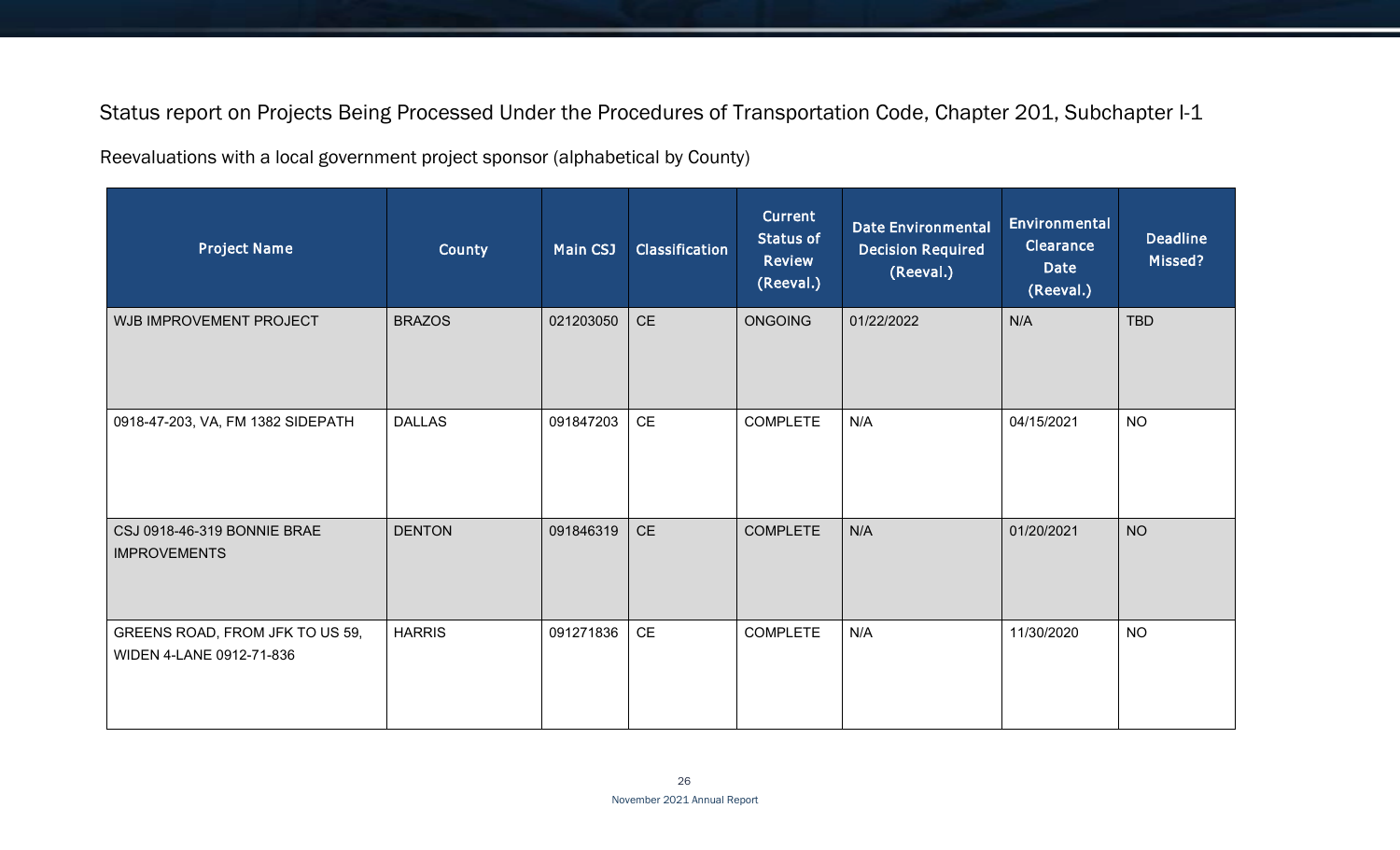| <b>Project Name</b>     | County         | Main CSJ  | Classification                | Current<br><b>Status of</b><br><b>Review</b><br>(Reeval.) | <b>Date Environmental</b><br><b>Decision Required</b><br>(Reeval.) | Environmental<br><b>Clearance</b><br>Date<br>(Reeval.) | <b>Deadline</b><br>Missed?                                                                                                                                       |
|-------------------------|----------------|-----------|-------------------------------|-----------------------------------------------------------|--------------------------------------------------------------------|--------------------------------------------------------|------------------------------------------------------------------------------------------------------------------------------------------------------------------|
| 092102169 - NOLANA LOOP | <b>HIDALGO</b> | 092102169 | EA                            | <b>ONGOING</b>                                            | <b>TBD</b>                                                         | N/A                                                    | TBD                                                                                                                                                              |
| MILE 3 N (PHASE 1)      | <b>HIDALGO</b> | 092102321 | EA                            | COMPLETE                                                  | N/A                                                                | 06/09/2021                                             | <b>NO</b>                                                                                                                                                        |
| TAYLOR RD.              | <b>HIDALGO</b> | 092102328 | $\mathsf{CE}% _{\mathcal{A}}$ | <b>COMPLETE</b>                                           | N/A                                                                | 11/12/2020                                             | <b>YES</b><br>(The deadline<br>was<br>05/29/2020.<br>This missed<br>deadline was<br>included in the<br>November<br>2020 annual<br>report to the<br>Legislature). |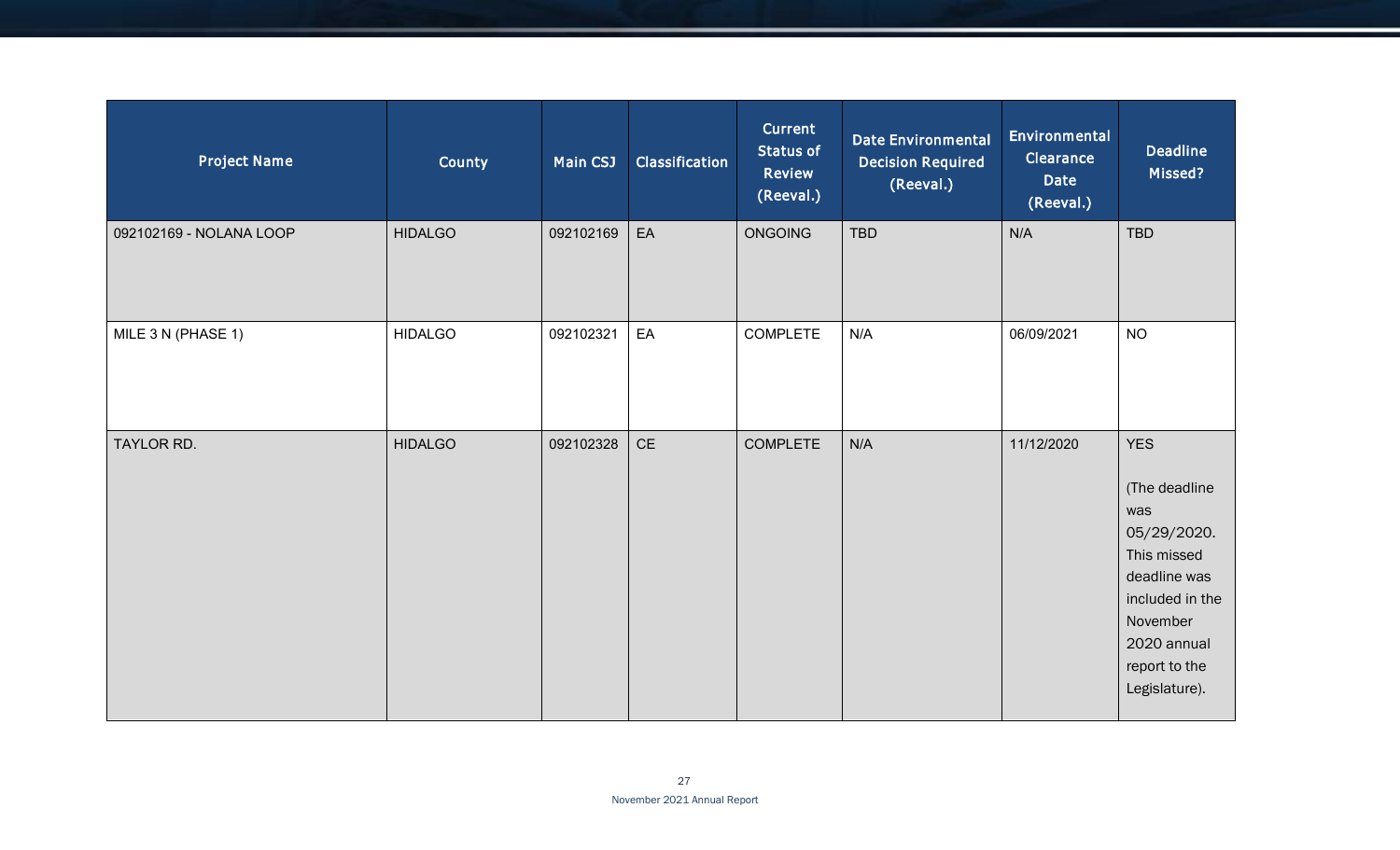| <b>Project Name</b>                               | County         | Main CSJ  | Classification                | Current<br><b>Status of</b><br><b>Review</b><br>(Reeval.) | <b>Date Environmental</b><br><b>Decision Required</b><br>(Reeval.) | Environmental<br><b>Clearance</b><br>Date<br>(Reeval.) | <b>Deadline</b><br>Missed? |
|---------------------------------------------------|----------------|-----------|-------------------------------|-----------------------------------------------------------|--------------------------------------------------------------------|--------------------------------------------------------|----------------------------|
| FM 1926 CTL HACKBERRY AVE                         | <b>HIDALGO</b> | 180401068 | $\mathsf{CE}% _{\mathcal{A}}$ | <b>COMPLETE</b>                                           | N/A                                                                | 03/26/2021                                             | <b>NO</b>                  |
| <b>DIVISION STREET SIDEWALKS</b>                  | <b>TARRANT</b> | 000807034 | CE                            | <b>COMPLETE</b>                                           | N/A                                                                | 09/15/2021                                             | <b>NO</b>                  |
| DALLAS ROAD TOD<br>CORRIDOR/COTTON BELT EXTENSION | <b>TARRANT</b> | 090290077 | CE                            | <b>ONGOING</b>                                            | <b>TBD</b>                                                         | N/A                                                    | <b>TBD</b>                 |
| COA N. LAMAR BLVD. CORRIDOR                       | <b>TRAVIS</b>  | 001511067 | <b>CE</b>                     | <b>ONGOING</b>                                            | <b>TBD</b>                                                         | N/A                                                    | <b>TBD</b>                 |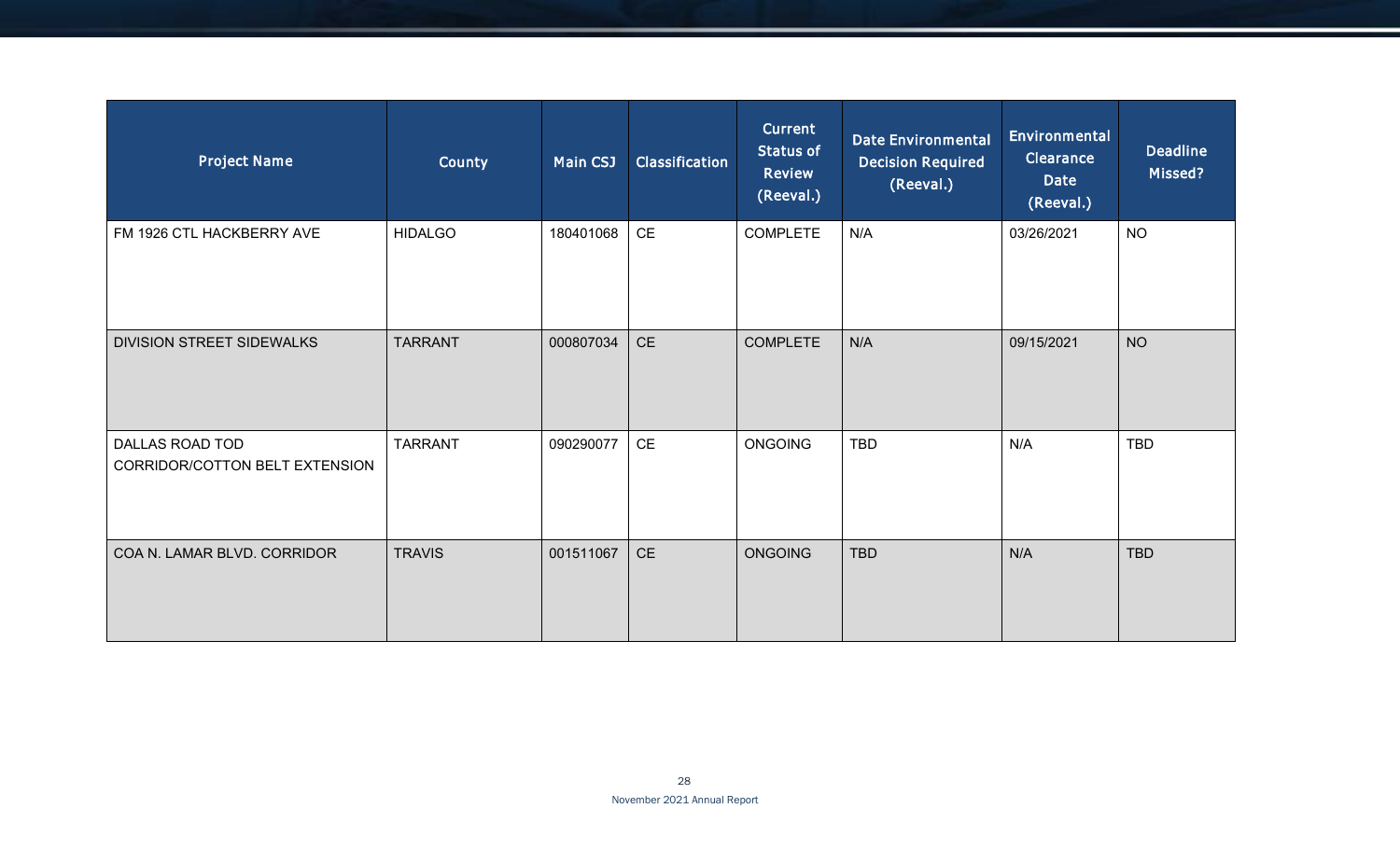| <b>Project Name</b>             | <b>County</b>     | Main CSJ  | Classification | Current<br><b>Status of</b><br><b>Review</b><br>(Reeval.) | <b>Date Environmental</b><br><b>Decision Required</b><br>(Reeval.) | Environmental<br><b>Clearance</b><br>Date<br>(Reeval.) | <b>Deadline</b><br>Missed? |
|---------------------------------|-------------------|-----------|----------------|-----------------------------------------------------------|--------------------------------------------------------------------|--------------------------------------------------------|----------------------------|
| COA S. LAMAR CORRIDOR PROJECT   | <b>TRAVIS</b>     | 011309072 | CE             | <b>COMPLETE</b>                                           | N/A                                                                | 09/10/2021                                             | <b>NO</b>                  |
| FM 969 ADDED CAPACITY           | <b>TRAVIS</b>     | 118601091 | EA             | <b>COMPLETE</b>                                           | N/A                                                                | 04/30/2021                                             | <b>NO</b>                  |
| KENNEY FORT BLVD. (SEGMENT 2.3) | <b>WILLIAMSON</b> | 091405195 | EA             | <b>COMPLETE</b>                                           | N/A                                                                | 09/08/2021                                             | <b>NO</b>                  |
| S. WEST SIDEWALK IMPROVEMENTS   | <b>WILLIAMSON</b> | 091405199 | <b>CE</b>      | <b>COMPLETE</b>                                           | N/A                                                                | 01/25/2021                                             | <b>NO</b>                  |